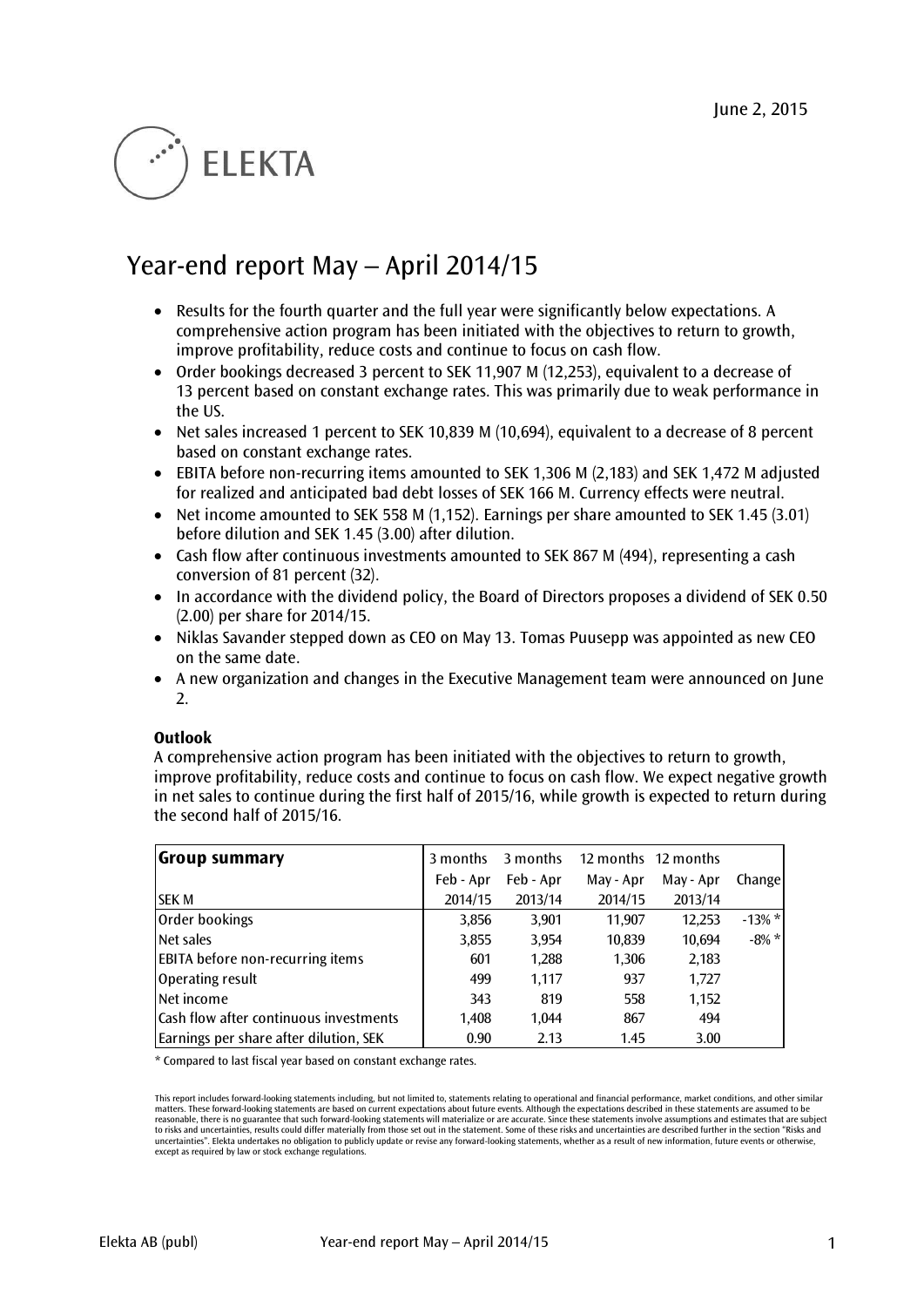# **President and CEO comments**

*Our financial performance in fiscal year 2014/15 was significantly below expectations. We have initiated a comprehensive action program with the objectives to return to growth, improve profitability, reduce costs and continue to focus on cash flow. Our performance in the US was weak and actions have been initiated to address both growth and profitability. Results were also below expectations in some emerging markets due to weak market conditions, political developments, war and civil unrest.*

The overall demand and underlying medical need for radiation therapy remain healthy, although market growth has been lower the last couple of years, compared to historical levels. Business risks have increased in some emerging markets, particularly the Middle East and North Africa, where Elekta has a significant footprint. The current global market growth is at low- to mid-single digit levels.

# **Order bookings**

In 2014/15 order bookings declined 3 percent in SEK and 13 percent based on constant exchange rates. This includes one-off cancellations of SEK 700 M. Adjusted for these cancellations, order bookings decreased by 8 percent based on constant exchange rates.

Regional development in order bookings was mixed and the overall share of large orders declined compared with last year. In the US order bookings declined 25 percent based on constant exchange rates. In Western Europe order bookings in most countries showed growth in low- to mid-single digits, except in the UK. In the Middle East and Northern Africa order bookings declined due to civil unrest and war. Asia Pacific ended the year with strong order bookings, mainly driven by very strong performance in China and Australia. The Japanese market as a whole declined. Our order bookings in Japan were stable, with increased market share as a result. Our global service and support organization showed good development.

# **Net sales and EBITA**

Net sales increased 1 percent in SEK but declined 8 percent based on constant exchange rates. EBITA before non-recurring items amounted to SEK 1,306 M (2,183). EBITA was SEK 1,472 M adjusted for realized bad debt losses and higher bad debt provisions primarily from projects in Iraq and Libya.

#### **Cash flow**

Cash flow after continuous investments improved significantly compared with last year and amounted to SEK 867 M (494). The improvement is primarily driven by reduced net working capital. Net working capital in relation to net sales improved to 8 (14) percent. Our efforts to reduce working capital and focus on cash flow will continue. Cash conversion was 81 percent (32).

# **New organization and comprehensive action program**

We have initiated a comprehensive action program with the objectives to return to growth, improve profitability, reduce costs and continue to focus on cash flow. As part of this program, we are making the following changes to the organization:

Our global sales, marketing, service and customer support activities will be brought together under Ian Alexander as Chief Commercial Officer (CCO). The new commercial organization will focus on improving customer service and support activities as well as strengthen Elekta's global reach and brand.

All products and solutions will be managed by our Chief Operating Officer (COO), Johan Sedihn, who will be responsible for competitiveness of products and solutions, for research and development, manufacturing and supply chain management, as well as for improving effectiveness and cost efficiency in our operations.

In addition to these changes we have also speeded up the implementation of our strategic agenda. We will announce further details of our cost reduction program during our Capital Markets Day.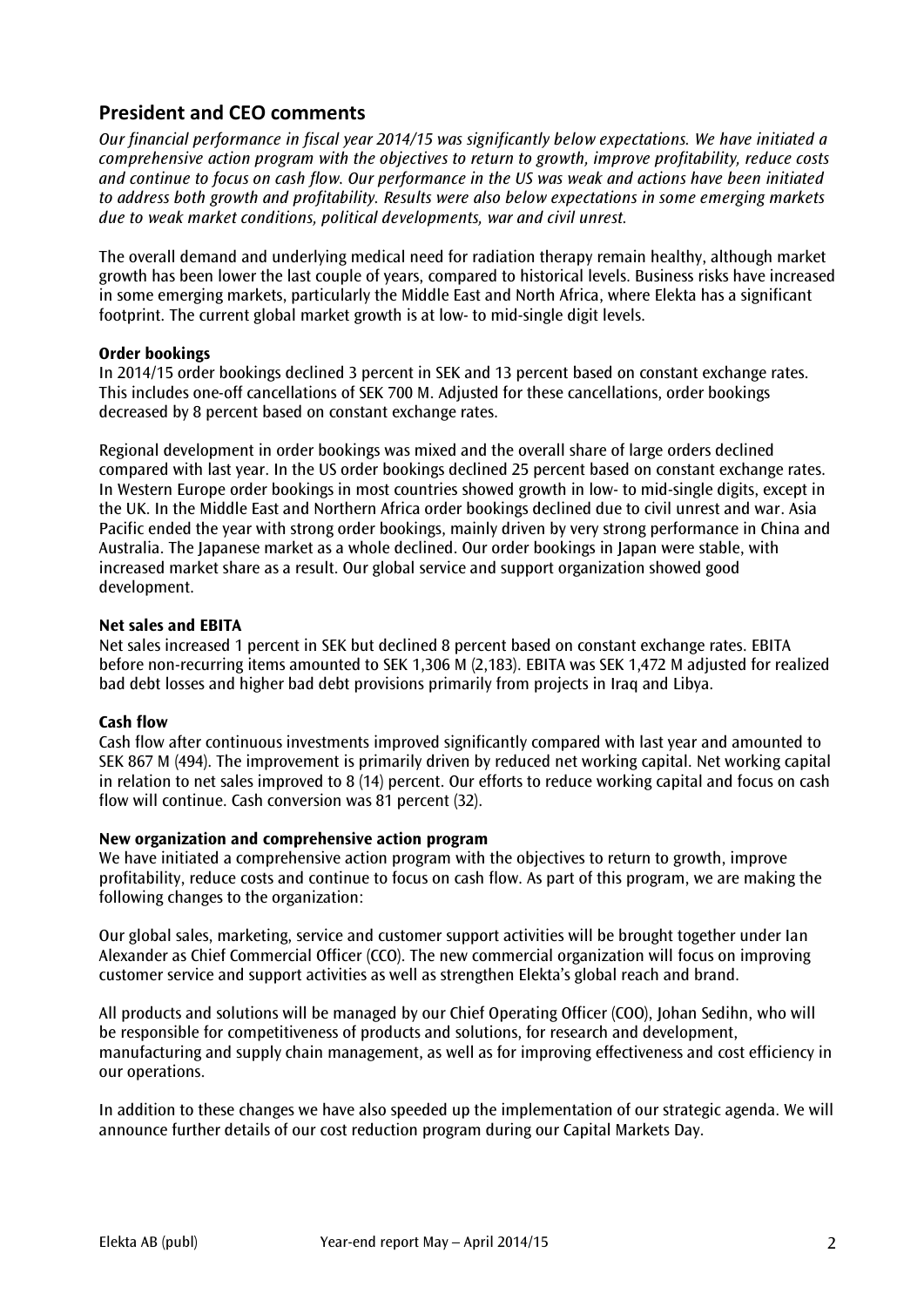#### **Product development**

One of our major strategic development projects has successfully been completed with the launch of Leksell Gamma Knife® Icon™. Icon is the most precise radiosurgery device on the market and the only one with ultra-precise micro-radiosurgery capabilities. The system introduces a number of new innovations, such as integrated imaging and software to continuously control the dose delivery. It also makes it possible to treat patients with or without a frame, while assuring the highest level of precision. Addressing the growing radiosurgery market, Icon makes Gamma Knife radiosurgery more flexible with unparalleled throughput, allowing more clinics to implement a cranial radiosurgery program. The introduction of Icon completes Elekta's industry-leading offering of the most advanced and effective solutions for stereotactic radiosurgery and radiation therapy.

# **Long-term fundamentals remain**

While markets currently are growing at a lower rate than historic average, the long-term market fundamentals, with an underlying medical need for cancer care and radiation therapy, offer favorable long-term growth prospects. We remain confident that our substantial investments in R&D will bring improved clinical outcomes to patients, as well as improved growth and profitability for the company.

Tomas Puusepp, President and CEO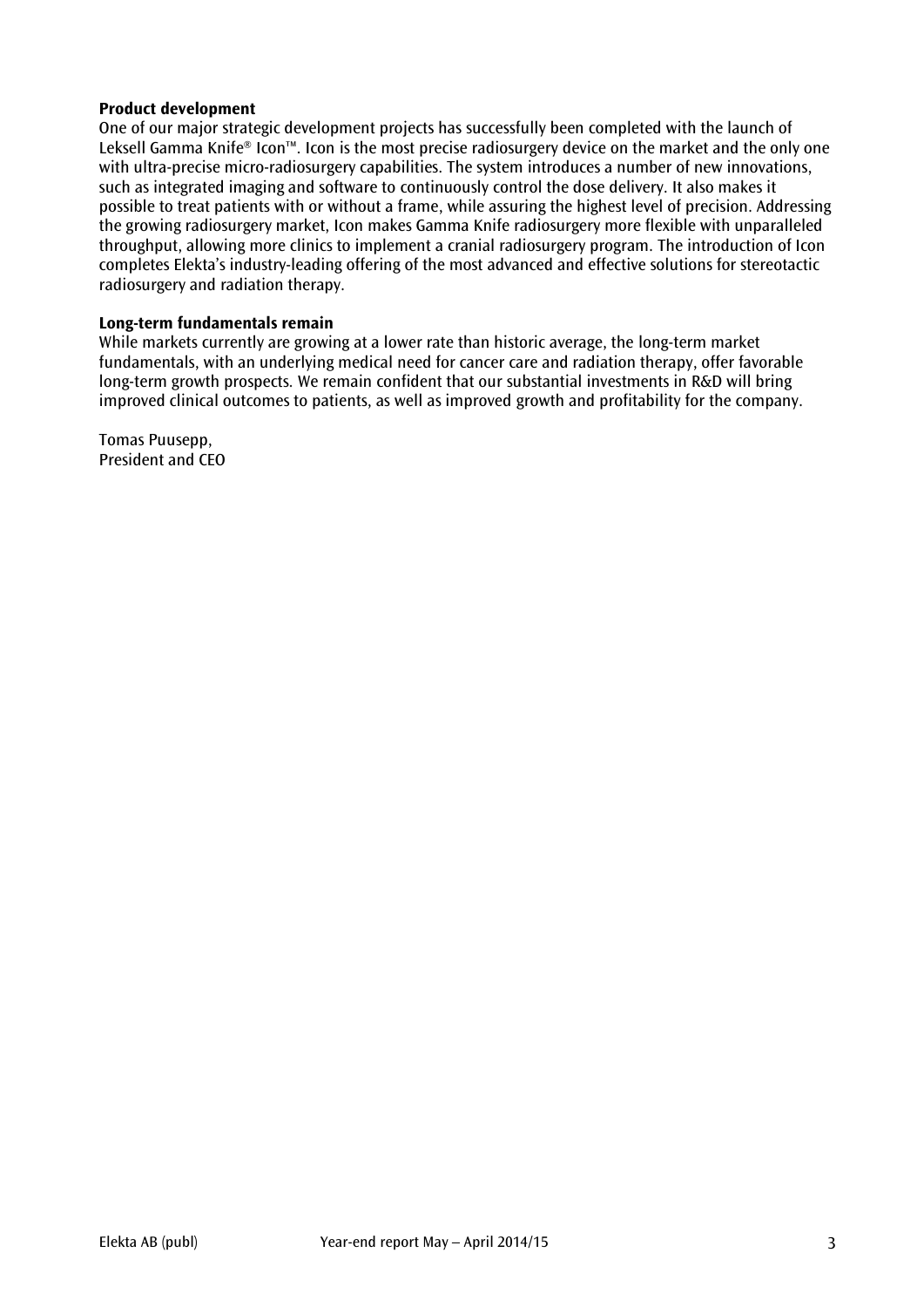*Presented amounts refer to the fiscal year 2014/15 and amounts within parentheses indicate comparative values for the previous fiscal year (2013/14) unless otherwise stated.*

#### **Order bookings and order backlog**

Order bookings decreased 3 percent to SEK 11,907 M (12,253) and decreased 13 percent based on constant exchange rates. This includes one-off cancellations of SEK 700 M. These are related to projects in North America where hospital consolidation has led to order cancellations, as well as projects in Latin America and India that are not making sufficient progress and are not expected to be completed in a reasonable time frame, primarily due to customers' financing difficulties.

Order backlog was SEK 17,087 M, compared to SEK 13,609 M on April 30, 2014. Order backlog is converted at closing exchange rates. The translation of the backlog at exchange rates on April 30, 2015 compared to exchange rates on April 30, 2014 resulted in a positive translation difference of SEK 2,397 M.

| <b>Order bookings</b>          |           | 3 months 3 months |        | 12 months | 12 months |        |            |
|--------------------------------|-----------|-------------------|--------|-----------|-----------|--------|------------|
|                                | Feb - Apr | Feb - Apr         | Change | May - Apr | May - Apr | Change | Change $*$ |
| <b>SEK M</b>                   | 2014/15   | 2013/14           |        | 2014/15   | 2013/14   |        |            |
| <b>North and South America</b> | 1.397     | 1,543             | $-9%$  | 3,952     | 4.491     | $-12%$ | $-25%$     |
| Europe, Middle East and Africa | 1,235     | 1.539             | $-20%$ | 4,470     | 4.620     | $-3%$  | $-9%$      |
| Asia Pacific                   | 1.224     | 819               | 49%    | 3,485     | 3,142     | 11%    | $-1%$      |
| Group                          | 3,856     | 3,901             | $-1%$  | 11.907    | 12.253    | $-3%$  | $-13%$     |

\* Compared to last fiscal year based on constant exchange rates.

# **Regional development**

#### *North and South America*

The US market is mainly a replacement market with growth primarily in services and software. Hospital consolidation continues and is driving the market towards more comprehensive solutions and larger projects resulting in greater volatility.

Elekta's order bookings decreased 12 percent during the period, corresponding to a 25 percent decrease based on constant exchange rates. Order bookings in the US was significantly down mainly due to fewer large orders. Elekta's performance in Latin America was strong in the fourth quarter resulting in doubledigit growth in order bookings for the full fiscal year.

Elekta's contribution margin in the region amounted to 30 percent (33) in the period. The decline is due to lower net sales and unfavorable product mix mainly related to less software sales.

# *Europe, Middle East and Africa*

Western European markets are growing in line with general economic development. Emerging markets are growing at a slower rate than historical levels due to factors such as political instability and weak economic development.

Elekta's order bookings decreased by 3 percent during the period, corresponding to a 9 percent decrease based on constant exchange rates. This is partly due to difficult comparisons with large orders booked in Algeria and Iraq in the previous fiscal year.

For Elekta, most markets in Western Europe, except the UK, were stable. In Emerging Markets, order intake was mixed. Russia showed strong growth in the fourth quarter. Elekta's order bookings in Sub-Sahara Africa grew with high single digits for the year. The Middle East and most of Northern Africa declined significantly due to civil unrest and war. During the year, Elekta won a significant order from Turkey's Ministry of Health.

Elekta's contribution margin in the region amounted to 27 percent (34) in the period. The decline is due to negative growth as well as price pressure in Emerging Markets on linear accelerators.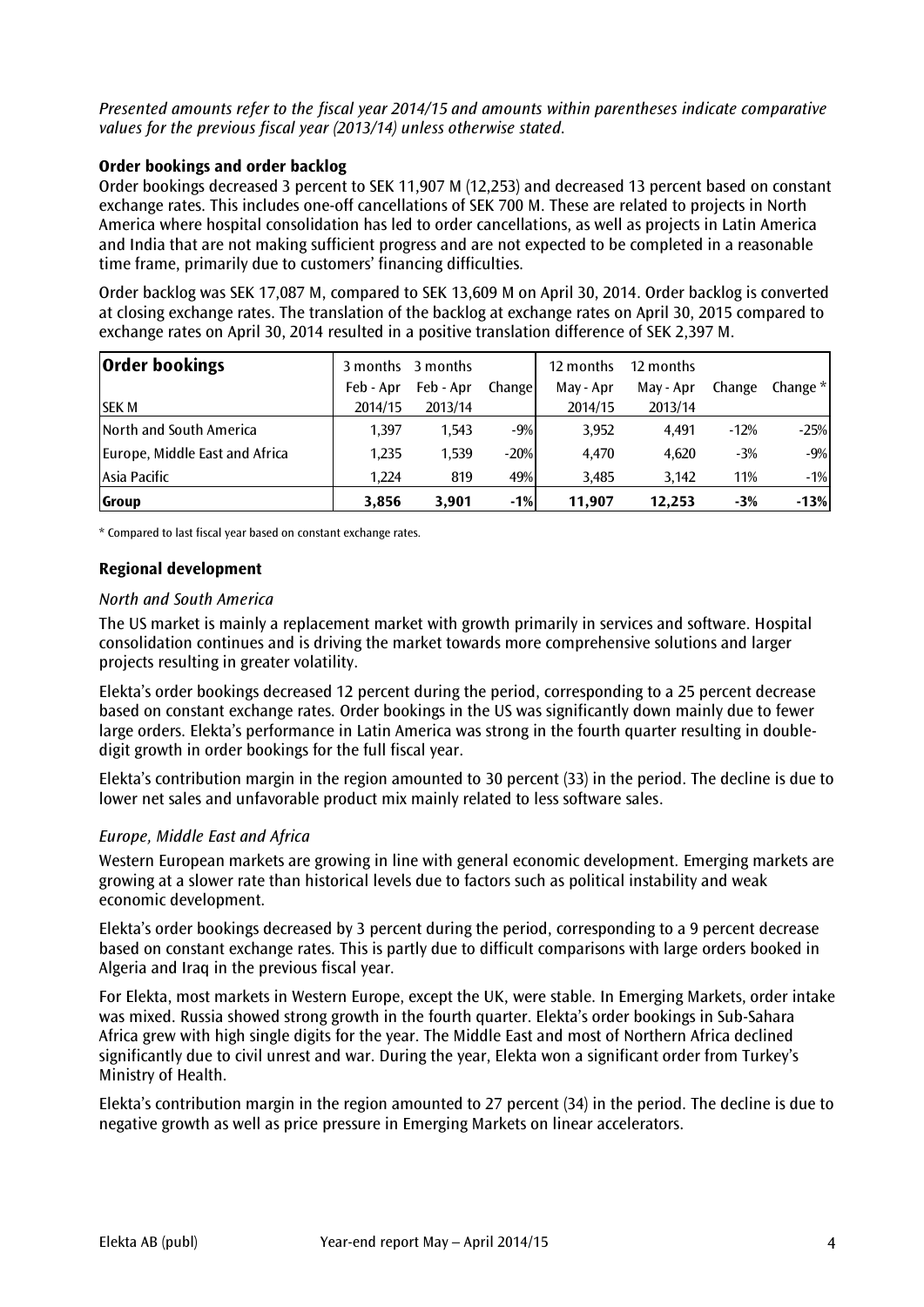# *Asia Pacific*

Markets in Asia Pacific have had mixed development. Demand in China increased, while the markets in Japan and India declined during the year. Development in other markets in Asia Pacific was varied, but has generally been affected by weaker economic development and the strengthening of the US dollar.

Order bookings increased 11 percent during the period, corresponding to a 1 percent decrease based on constant exchange rates. In the fourth quarter, order bookings in Asia Pacific grew 23 percent, based on constant exchange rates. Growth was particularly strong in China and Australia. For the full year, Elekta recorded mid-single digit growth in China. In Japan, Elekta showed stable development and expanded its market share. Order bookings in Far East Asia was weak. During the period, Versa HD® was cleared for sale and marketing in both Japan and China.

Elekta's contribution margin in the region amounted to 23 percent (27) in the period. The margin decrease is related to the lower net sales, unfavorable product mix and price pressure. Margins in China improved slightly.

| Net sales                      |           | 3 months 3 months |            | 12 months | 12 months |       |                 |
|--------------------------------|-----------|-------------------|------------|-----------|-----------|-------|-----------------|
|                                | Feb - Apr | Feb - Apr         | Changel    | May - Apr | May - Apr |       | Change Change * |
| <b>SEK M</b>                   | 2014/15   | 2013/14           |            | 2014/15   | 2013/14   |       |                 |
| North and South America        | 1.348     | 1,132             | <b>19%</b> | 3,651     | 3,328     | 10%   | $-4%$           |
| Europe, Middle East and Africa | 1.276     | 1.722             | $-26%$     | 3,829     | 4.220     | $-9%$ | $-14%$          |
| lAsia Pacific                  | 1.231     | 1,100             | 12%        | 3,359     | 3.146     | 7%    | $-3%$           |
| Group                          | 3,855     | 3,954             | $-3%$      | 10,839    | 10.694    | 1%    | $-8%$           |

# **Net sales and earnings**

\* Compared to last fiscal year based on constant exchange rates.

Net sales increased 1 percent to SEK 10,839 M (10,694), equivalent to a decrease of 8 percent based on constant exchange rates.

Gross margin was 40 percent (43). The margin decrease is mainly a result of lower sales volumes and an unfavorable product mix.

Operating expenses increased by approximately 3 percent over the previous year based on constant exchange rates.

R&D expenditure, before capitalization of development costs, continue to be high in accordance with ongoing investment programs and amounted to SEK 1,421 M (1,202), equal to 13 percent (11) of net sales. Capitalization and amortization of development costs in the R&D function amounted to a net of SEK 469 M (335). Selling and administrative expenses amounted to SEK 2,383 M (1,974) corresponding to 22 percent (18) of net sales.

EBITA before non-recurring items amounted to SEK 1,306 M (2,183). The effect from changes in exchange rates were neutral, including hedges. EBITA before non-recurring items was SEK 1,472 M adjusted for realized and anticipated bad debt losses of SEK 166 M, predominantly from projects in Iraq and Libya, and higher bad debt provisions due to increased risk.

Operating result was SEK 937 M (1,727). Operating margin amounted to 9 percent (16).

Net financial items amounted to SEK -221 M (-225).

Profit before tax amounted to SEK 716 M (1,502). Tax amounted to SEK -158 M (-350). Net income amounted to SEK 558 M (1,152). Earnings per share amounted to SEK 1.45 (3.01) before dilution and SEK 1.45 (3.00) after dilution. Return on shareholders' equity amounted to 9 percent (21) and return on capital employed amounted to 9 percent (17).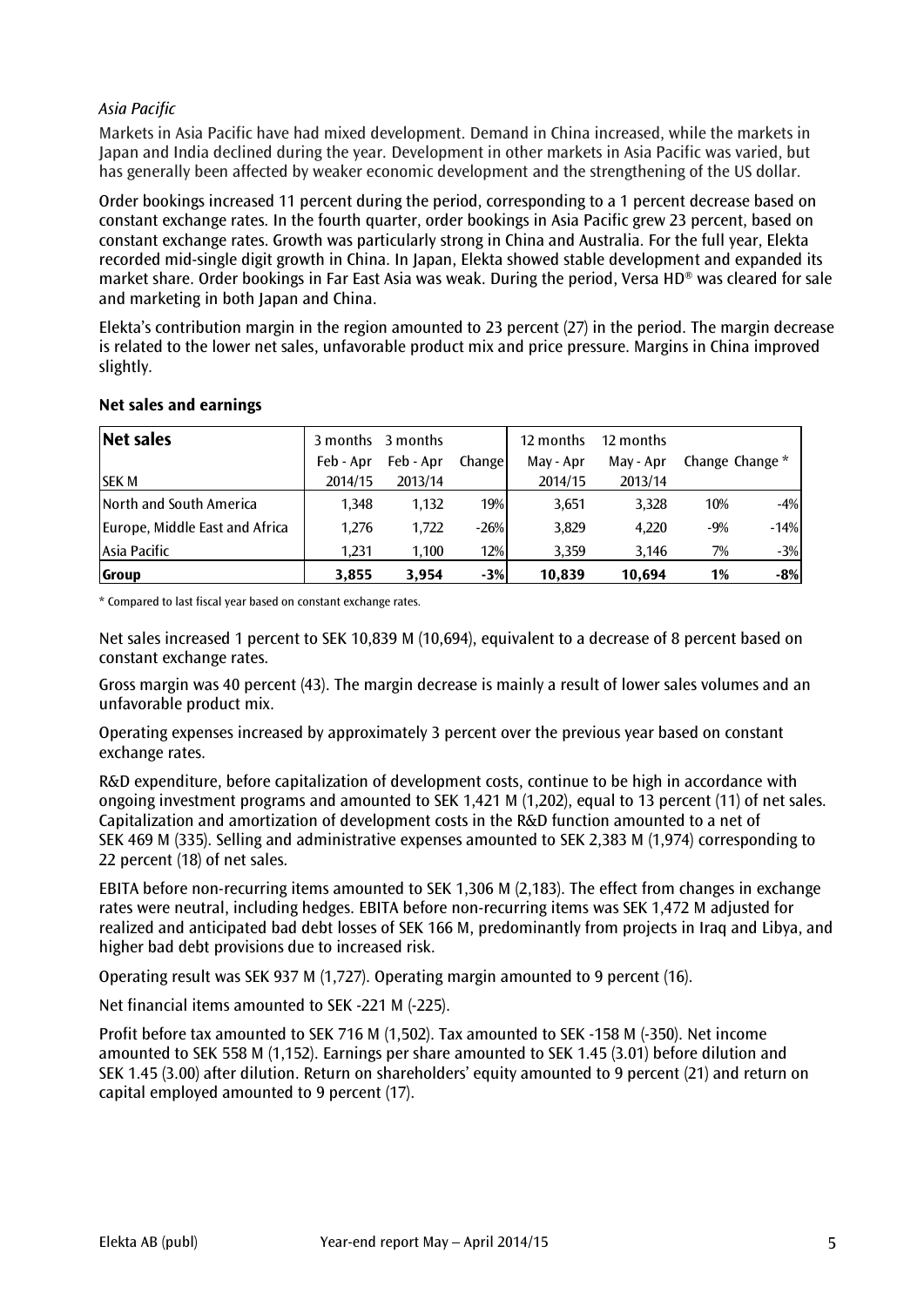# **Investments and depreciation**

Continuous investments increased to SEK 956 M (781) with investments in intangible assets increasing to SEK 679 M (492). Investments in intangible assets are mainly related to ongoing R&D programs. Amortization of intangible assets and depreciation of tangible fixed assets amounted to a total of SEK 512 M (414).

| Capitalized development costs                 | 3 months  |           | 3 months 12 months 12 months |           |
|-----------------------------------------------|-----------|-----------|------------------------------|-----------|
|                                               | Feb - Apr | Feb - Apr | May - Apr                    | May - Apr |
| ISEK M                                        | 2014/15   | 2013/14   | 2014/15                      | 2013/14   |
| Capitalization of development costs           | 198       | 132       | 683                          | 489       |
| of which R&D                                  | 197       | 131       | 680                          | 484 l     |
| Amortization of capitalized development costs | -69       | $-41$     | $-236$                       | $-172$    |
| of which R&D                                  | $-62$     | $-36$     | $-211$                       | $-149$    |
| Capitalized development costs, net            | 129       | 91        | 447                          | 317       |
| of which R&D                                  | 135       | 95        | 469                          | 335       |

# **Working capital**

Net working capital decreased to SEK 881 M (1,449) corresponding to 8 (14) percent of net sales. The reduction in working capital came primarily from changes in Days Sales Outstanding (DSO) which improved by 27 days to 76 days during the year. The improvement came mainly from North America. The lower than expected sales led to an increased inventory of finished goods.

\* Days Sales Outstanding (DSO) is calculated as (Accounts receivable + Accrued income - Advances from customers - Prepaid income)/(12 months rolling net sales/365).

| <b>Working capital</b>             | Apr 30, | Apr 30, |
|------------------------------------|---------|---------|
| <b>SEK M</b>                       | 2015    | 2014    |
| <b>Working capital assets</b>      |         |         |
| <b>Inventories</b>                 | 1,297   | 1,078   |
| Accounts receivable                | 4,207   | 4,197   |
| Accrued income                     | 1,895   | 1,699   |
| Other operating receivables        | 695     | 566     |
| Sum working capital assets         | 8,094   | 7,540   |
| <b>Working capital liabilities</b> |         |         |
| Accounts payable                   | 1,262   | 1,295   |
| Advances from customers            | 2,165   | 1,686   |
| Prepaid income                     | 1,673   | 1,200   |
| Accrued expenses                   | 1,789   | 1,526   |
| Other operating liabilities        | 324     | 384     |
| Sum working capital liabilities    | 7,213   | 6,091   |
| Net working capital                | 881     | 1,449   |
| % of 12 months net sales           | 8%      | 14%     |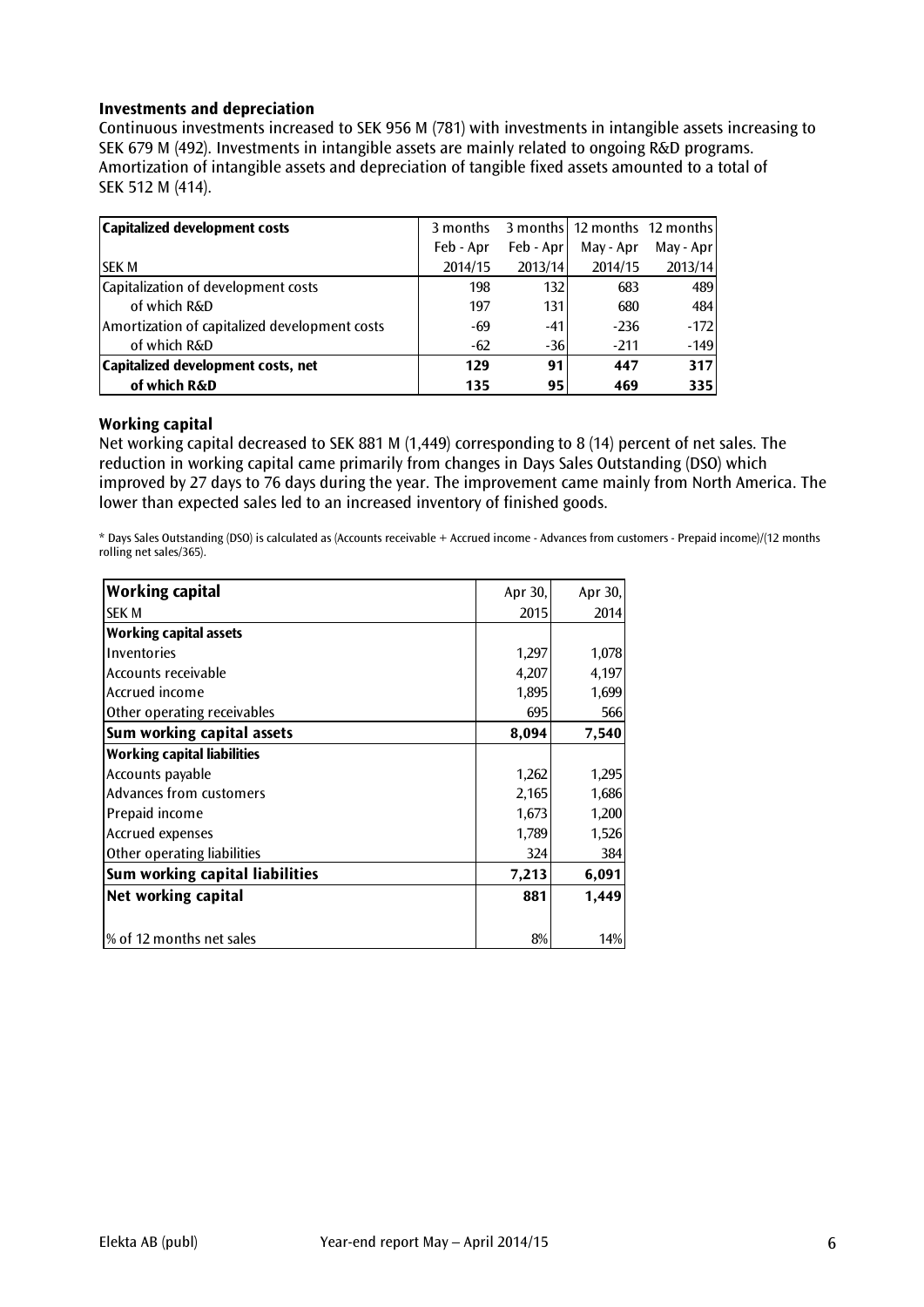# **Cash flow**

Cash flow after continuous investments increased by SEK 373 M to SEK 867 M (494) including a negative effect of SEK 100 M from payments related to the restructuring program. Cash flow from operating activities improved to SEK 1,823 M (1,275) mainly as an effect of reduced working capital of SEK 524 M.

The high level of investment continues and has affected cash flow negatively by SEK 175 M compared to last year.

| <b>Cash flow (extract)</b>                   | 3 months  |           | 3 months   12 months 12 months |           |
|----------------------------------------------|-----------|-----------|--------------------------------|-----------|
|                                              | Feb - Apr | Feb - Apr | May - Apr                      | May - Apr |
| <b>ISEK M</b>                                | 2014/15   | 2013/14   | 2014/15                        | 2013/14   |
| Operating cash flow                          | 748       | 1,271     | 1,299                          | 1,692     |
| Change in working capital                    | 917       | -40       | 524                            | $-417$    |
| <b>Cash flow from operating activities</b>   | 1,665     | 1,231     | 1,823                          | 1,275     |
| Continuous investments                       | $-256$    | -187      | $-956$                         | $-781$    |
| <b>Cashflow after continuous investments</b> | 1,408     | 1,044     | 867                            | 494       |
|                                              |           |           |                                |           |
| $\lfloor$ Cash conversion*                   |           |           | 81%                            | 32%       |

\* Cash conversion is calculated as cash flow after continuous investments divided by net income adjusted by depreciation and amortization.

# **Financial position**

Cash and cash equivalents amounted to SEK 3,265 M (2,247) and interest-bearing liabilities amounted to SEK 6,033 M (4,486). Thus, net debt amounted to SEK 2,768 M (2,239). Net debt/equity ratio was 0.42 (0.36).

The balance sheet has been significantly affected by changes in exchange rates. The exchange rate effect from the translation of cash and cash equivalents amounted to SEK 153 M (70). The translation difference in long-term interest-bearing liabilities amounted to SEK 548 M (3). Shareholder's equity was affected by exchange rate differences amounting to SEK 746 M (360).

The change in unrealized exchange rate effects from cash flow hedges amounted to SEK -182 M (-9) and is reported in other comprehensive income. Closing balance of unrealized exchange rate effects from cash flow hedges amounted to SEK -118 M (62) exclusive of tax.

#### **Restructuring program**

The restructuring program which was launched at the end of last year has progressed according to plan. This has been finalized and the restructuring provision of SEK 100 M has been fully utilized during the year.

#### **Acquisitions**

# *Acquisition of Turkish distributor*

On July 24, 2014, Elekta acquired 100 percent of the shares in Mesi Medikal (Mesi), a leading distributor of radiation oncology solutions in Turkey. The acquisition significantly strengthens Elekta's market position in a country with a shortage of radiotherapy devices and software and a growing incidence of cancer. The acquisition price consists of a fixed amount of approximately SEK 65 M and a maximum variable amount of approximately SEK 25 M. According to a preliminary purchase price allocation goodwill and intangible assets amount to approximately SEK 70 M based on the full variable amount of the acquisition price. Elekta has consolidated Mesi from the date of acquisition, contributing with net sales of approximately SEK 45 M. The acquisition of Mesi is expected to add approximately 0.3 percent to Elekta's net sales on an annual basis. The transaction is expected to be EPS accretive on an annual basis. Transaction costs amount to approximately SEK 2 M and are reported as non-recurring items in the consolidated income statement.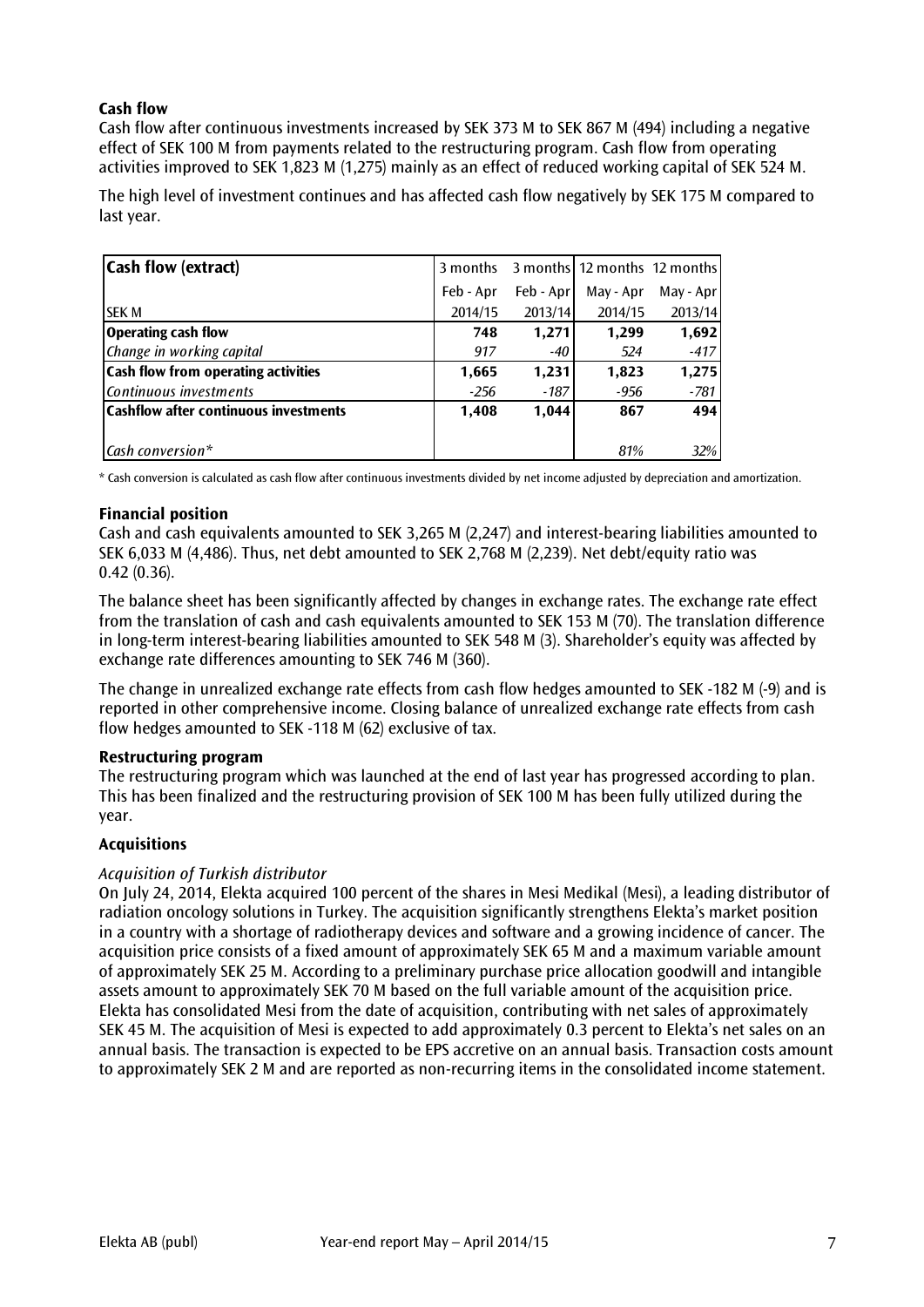# *Acquisition of Polish distributor*

On March 17, 2015, Elekta completed its acquisition of 100 percent of the shares in the leading distributor in Poland, RTA. The intention to acquire RTA was [announced on August 25, 2014.](http://www.elekta.com/pressreleases/916835/elekta-announces-intention-to-acquire-rta-a-leading-distributor-in-poland.html) RTA is specializing in cutting-edge radiation therapy technologies and the acquisition will allow Elekta to leverage RTA's existing customer relationships in order to strengthen Elekta's position in Poland's private and public health care sectors. The acquisition price consists of a fixed amount of approximately SEK 90 M and a maximum variable amount of approximately SEK 70 M. According to a preliminary purchase price allocation, goodwill and intangible assets amount to approximately SEK 120 M based on an estimated outcome of the acquisition price. Elekta has consolidated RTA from the date of acquisition, contributing with net sales of approximately SEK 6 M in 2014/15. The acquisition of RTA is expected to add approximately 0.3 percent to Elekta's net sales on an annual basis and is expected to be EPS accretive. Transaction costs amount to less than SEK 1 M and are reported as non-recurring items in the consolidated income statement.

# *Acquisition of Mexican distributor*

On April 1, 2015, Elekta announced the acquisition of the service business as well as personnel of Mexican distributor, Asesores Electrónicos Especializados S.A. de C.V. (AEESA). The acquisition will bring Elekta closer to its Mexican customers, facilitating growth in a market with strong potential. The transaction is structured as an asset acquisition and Elekta will assume all service contract revenue from AEESA starting on April 1, 2015. The acquisition price consists of a fixed amount of approximately SEK 82 M and a maximum variable amount of approximately SEK 42 M. According to a preliminary purchase price allocation, goodwill and intangible assets amount to approximately SEK 123 M based on the full variable amount of the acquisition price. Elekta has consolidated the AEESA business from April 1, contributing with a negligible amount to net sales in 2014/15. The asset acquisition is expected to add approximately 0.4 percent to Elekta's net sales on an annual basis and is expected to be accretive to Elekta earnings per share (EPS) during Elekta's fiscal year 2015/16. Transaction costs amount to less than SEK 1 M and are reported as non-recurring items in the consolidated income statement.

#### **Outlook**

A comprehensive action program has been initiated with the objectives to return to growth, improve profitability, reduce costs and continue to focus on cash flow. We expect negative growth in net sales to continue during the first half of 2015/16, while growth is expected to return during the second half of 2015/16.

#### **Significant events during the reporting period**

#### *Financing*

On November 11, 2014, the loan of SEK 400 M with the Swedish Export Corporation was replaced by a new loan of EUR 50 M with a four year tenor.

On March 26, 2015, Elekta issued a SEK 1 billion bond with five year maturity under its existing Medium Term Note Program with a total limit of SEK 5 billion. The bond is divided in two tranches, one fixed and one floating. The first tranche of SEK 300 million has a fixed coupon rate of 1.58 percent to be paid annually and the second tranche of SEK 700 million has a floating interest rate of 3 months STIBOR plus an interest margin of 1.20 percent to be paid quarterly.

#### *Legal dispute*

On December 2, 2014 Elekta announced that humediQ GmbH has initiated legal proceedings against two companies in the Elekta group. The dispute relates to an agreement from October 2011 for exclusive supply of Identify™ under the Elekta label. Identify is a patient identification and setup verification product. In 2014, a dispute arose between Elekta and humediQ relating to certain terms of the agreement and humediQ is claiming damages from Elekta for an amount of approximately EUR 16 M. Elekta believes that the claims have no merit and intends to defend them vigorously and assert counterclaims against humediQ.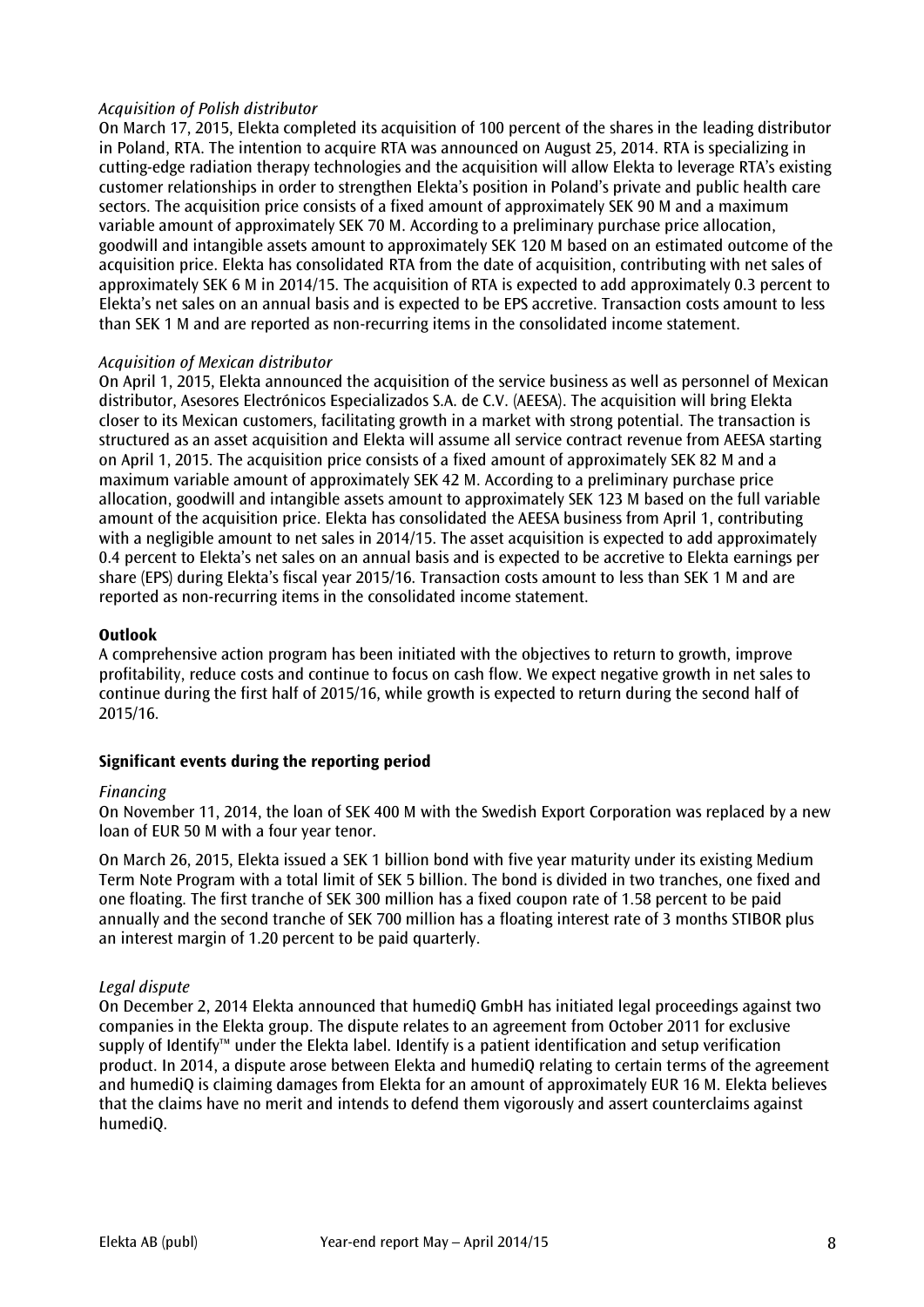# **Significant events after the reporting period**

#### *Change of President and CEO of Elekta*

On May 13, 2015, Elekta announced that Niklas Savander had, with immediate effect, stepped down from his position as President and CEO of Elekta AB (publ). The Board of Directors had appointed Tomas Puusepp as President and CEO as of May 13, 2015. Tomas Puusepp has, during the past year, been an Executive Director of the Elekta Board and served as President and CEO of Elekta during fiscal years 2005/06 to 2013/14.

#### *Changes to the Executive Management team*

On June 2, Elekta announced a reorganization of the Company as well as changes in its Executive Management team. The new organization will be effective as of July 7, 2015.

All global sales, marketing, service and customer support activities will be brought together under Ian Alexander as Chief Commercial Officer (CCO). The new commercial organization will focus on improving customer service and support activities as well as strengthen Elekta's global reach and brand.

All products and solutions will be managed under Chief Operating Officer (COO), Johan Sedihn, with responsibility for the competitiveness of products and solutions, for research and development, manufacturing and supply chain management, as well as for improving effectiveness and cost efficiency in our operations.

During Elekta's Capital Markets Day on June 11 in Stockholm, management will comment in more detail on the reorganization plan and its objectives.

Per July 7, 2015, Elekta's Executive Management team will consist of:

- Tomas Puusepp, President and CEO
- Håkan Bergström, CFO
- Ian Alexander, CCO, responsible for global sales, service, marketing and support
- Iohan Sedihn, COO, responsible for products and solutions
- Bill Yaeger, EVP Region North America
- Todd Powell, EVP Comprehensive Oncology Solutions, responsible for both Oncology and Software
- John Lapre, EVP Research and Innovation
- Maurits Wolleswinkel, EVP Marketing and Strategy
- Jonas Bolander, EVP Legal and Compliance
- Valerie Binner, EVP Human Resources, starting Aug 1.

Gilbert Wai, EVP Asia Pacific and Jay Hoey, EVP North America, have resigned as members of the Executive Management team. Jay Hoey will assume a new position as head of External Relations for Elekta.

#### **Employees**

The average number of employees during the year was 3,679 (3,631). The number of employees on April 30, 2015 totaled 3,844 (3,775). The increase is mainly related to the expansion of product development and the acquisitions in Turkey, Poland and Mexico.

The average number of employees in the Parent Company was 33 (32).

#### **Shares**

During the period 191 new B-shares were subscribed through conversion of convertibles. Total number of registered shares on April 30, 2015 was 382,828,775 divided between 14,250,000 A-shares and 368,578,775 B-shares. Fully diluted shares amounted to 400,696,012 including dilution related to the Elekta 2012/17 convertible bond.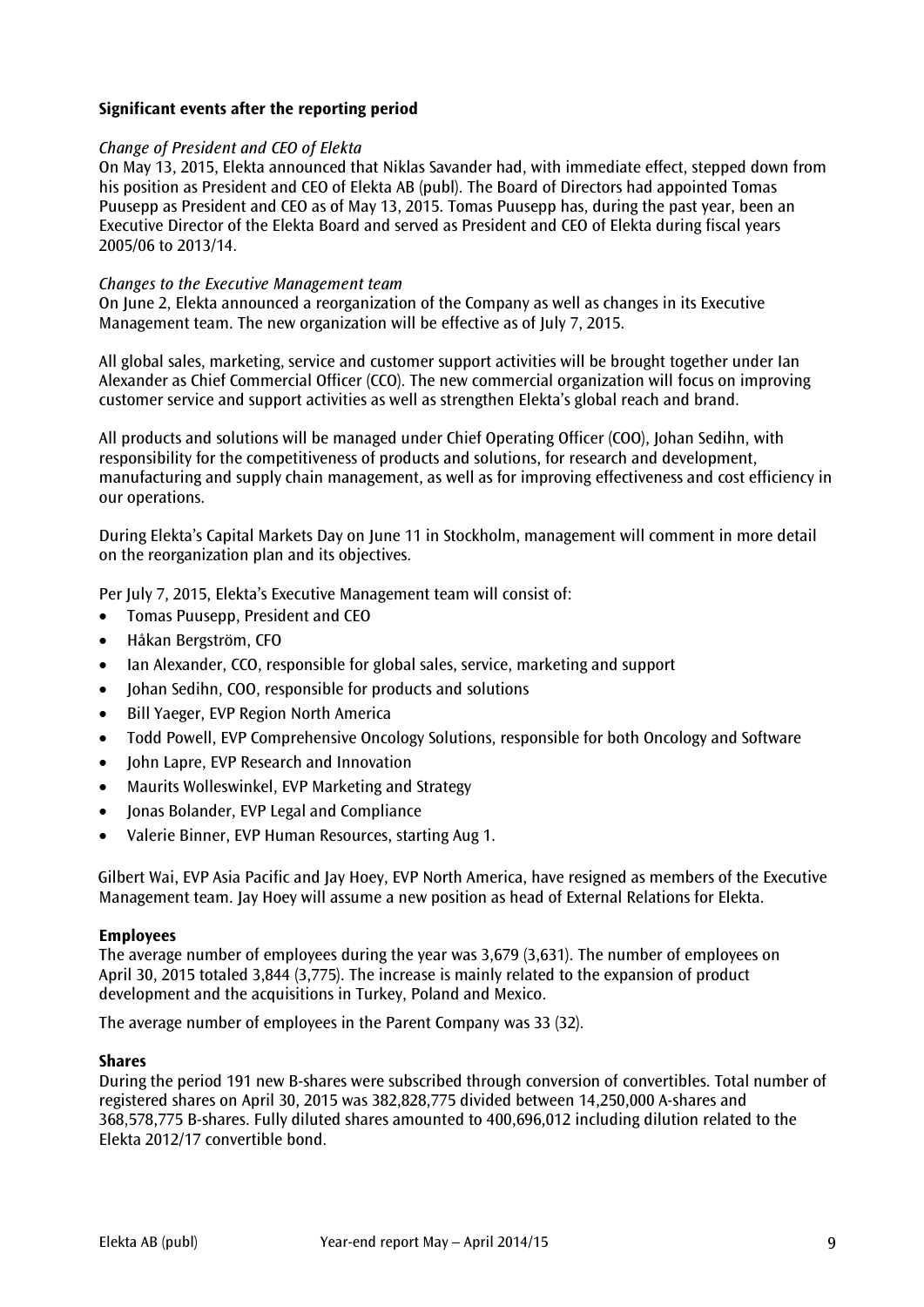# **Dividend and proposal to repurchase shares**

For 2014/15 the Board of Directors proposes a dividend of SEK 0.50 (2.00) per share, all in accordance with the Company's dividend policy to distribute at least 30 percent of net profit. The proposed dividend represents approximately SEK 191 M and 35 percent of net profit for the year.

The Board intends to propose to the annual general meeting to renew the authorization for the Board to repurchase a maximum of 5 percent of the number of shares outstanding in Elekta AB.

#### **Risks and uncertainties**

Elekta's presence in a large number of geographical markets exposes the Group to political and economic risks on a global scale and/or in individual countries.

The competitive landscape for Elekta is continuously changing. The medical equipment industry is characterized by technological developments and continuous improvements of industrial know-how, resulting in companies launching new products and improved methods for treatment. Elekta strives to be the leader in innovation and offer the most competitive product portfolio, developed in close collaboration with key research leaders in the field. To secure the proceeds of research investments, it is of importance that such new products and new technology are protected from the risk of improper use by competitors. When possible and deemed appropriate, Elekta protects its intellectual property rights by way of patents, copyrights and trademark registrations.

Elekta sells solutions through its direct sales force and through an external network of agents and distributors. The Company's continued success is dependent on the ability to establish and maintain successful relationships with customers. Elekta is continuously evaluating how to enter new markets considering both the opportunities and the risks involved. There are regulatory registration requirements with each new market that potentially could delay product introductions and certifications. The stability of the political system in certain countries and the security situation for employees traveling to exposed areas are constantly evaluated. Corruption is a risk and an obstacle for development and growth in some countries. Elekta has implemented a specific anti-corruption policy to guide the business by aiming to be in line with national and international regulations and best practices against corruption.

Elekta's operations comprise several markets that expose the Group to a vast number of laws, regulations, policies and guidelines regarding, for example, health, security, environmental matters, trade restrictions, competition and delivery of products. Elekta's quality systems describes these requirements, which are reviewed and certified by external supervisory bodies and are regularly inspected by authorities in applicable countries, for example the US FDA. Non-compliance of, for example, safety regulations can result in delayed or stopped deliveries of products. Changes in regulations and rules might also increase Elekta's costs and delay the development and introduction of new products.

Elekta depends also on the capability of producing advanced medical equipment, which requires highly qualified personnel. The Company's ability to attract and retain qualified personnel and management has a significant impact on the future success of the Group.

Weak economic development and high levels of public debt might, in some markets, mean less availability of financing for private customers and reduced future health care spending by governments. Political decisions that could impact the healthcare reimbursement systems also constitute a risk factor. Elekta's ability to commercialize products is dependent on the reimbursement level that hospitals and clinics can obtain for different types of treatments. Alterations in the existing reimbursement systems related to medical products, or implementation of new regulations, might impact future product mix in specific markets.

Elekta's delivery of treatment equipment relies largely on customers' readiness to receive the delivery at site. Depending on contractual payment terms a delay can result in postponed invoicing and also affect timing of revenue recognition. The Group's credit risks are normally limited since customer operations are, to a large extent, financed either directly or indirectly by public funds.

Elekta depends on a number of suppliers for components. There is a risk that delivery difficulties might occur due to circumstances beyond Elekta's control. Critical suppliers are regularly followed up regarding delivery precision and quality of components.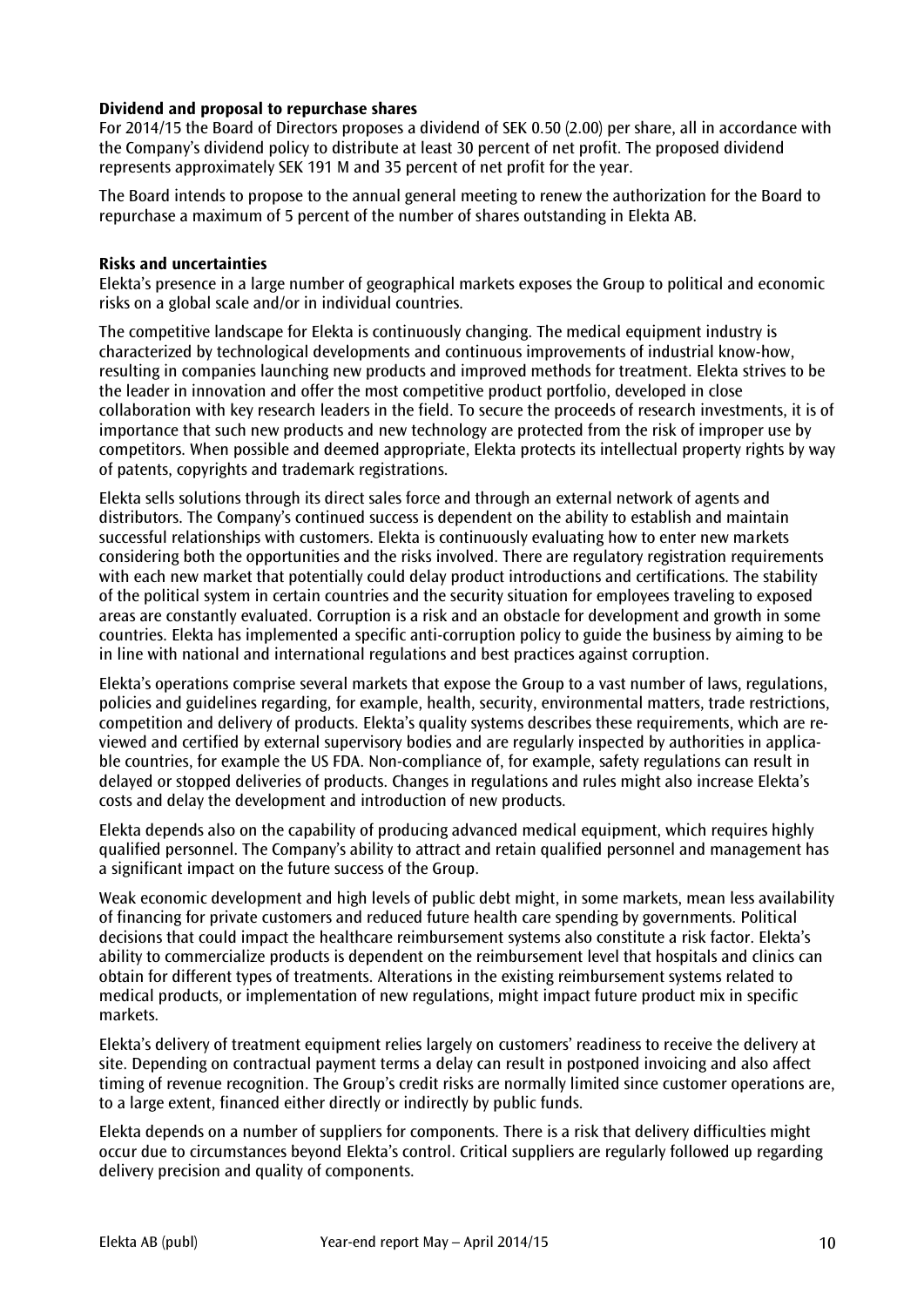In its operations, Elekta is subject to a number of financial risks primarily related to exchange rate fluctuations. In the short-term, the effect of currency movements is reduced through forward contracts. Hedging is conducted on the basis of expected net sales over a period of up to 24 months. The scope of the hedging is determined by the Company's assessment of currency risks. Risk exposure is regulated through a financial policy established by the Board of Directors. The overall responsibility for handling the Group's financial risks, and developing methods and guidelines for dealing with financial risks, rests with the executive management and the finance function. For more detailed information regarding these risks, please see Note 2 in the annual report 2013/14.

Stockholm, June 2, 2015

The Board of Directors and CEO declare that the undersigned interim report provides a fair overview of the parent company's and Group's operations, their financial position and performance, and describes material risks and uncertainties facing the parent company and other companies in the Group.

Laurent Leksell **Hans Barella** Hans Luciano Cattani<br>Chairman of the Board Member of the Board Member of the Board

Member of the Board

Siaou-Sze Lien Wolfgang Reim Birgitta Stymne Göransson

Member of the Board President and CEO

Member of the Board

Jan Secher Tomas Puusepp

*This report has not been reviewed by the Company's auditors.*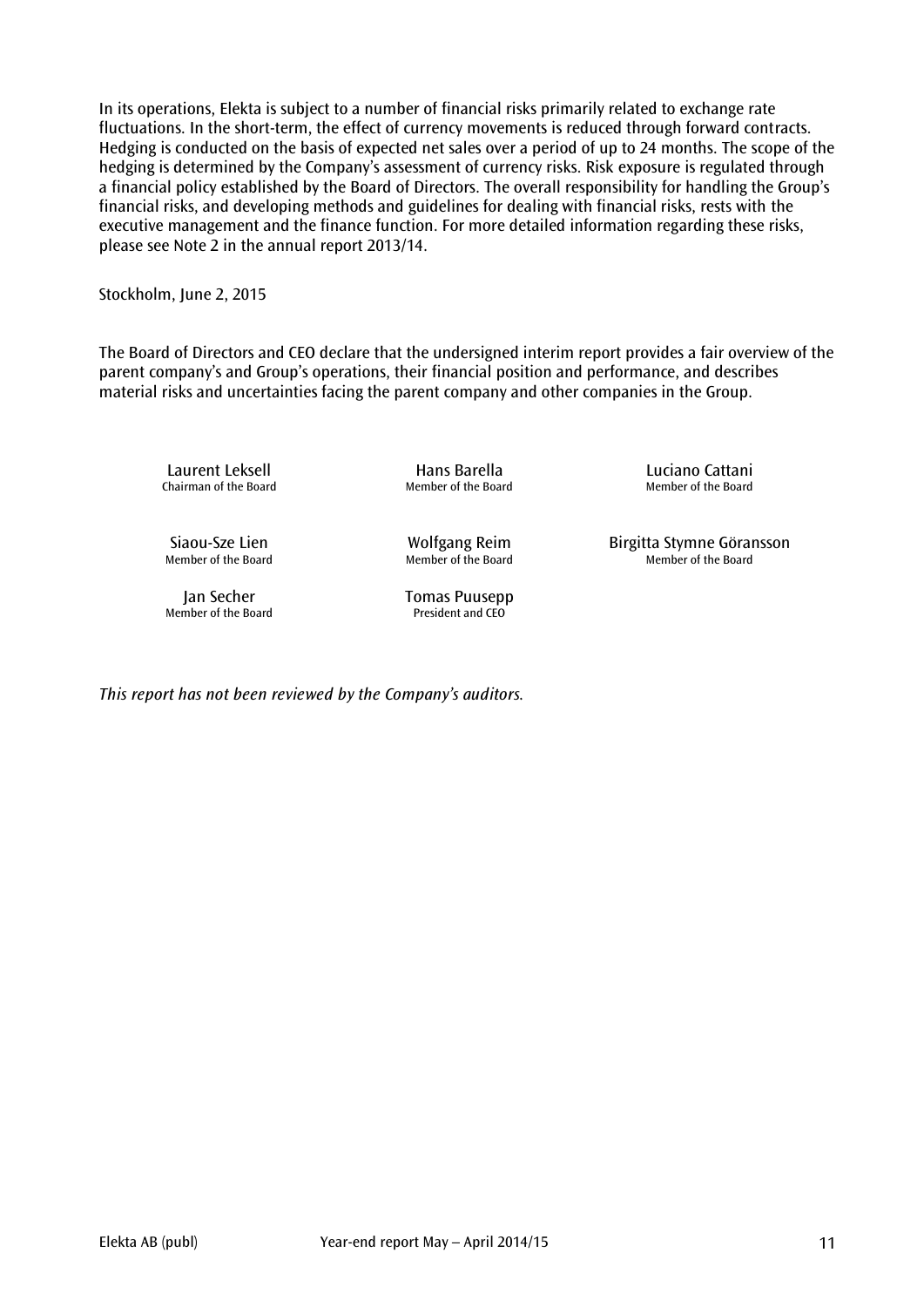# **Conference call**

Elekta will host a telephone conference at 10:00 – 11:00 CET on June 2, with President and CEO Tomas Puusepp and CFO Håkan Bergström.

To take part in the conference call, please dial in about 5-10 minutes in advance.

Sweden: +46 (0)8 566 427 00, UK: +44 (0)20 342 814 08, US: +1 855 831 59 45

The telephone conference will also be broadcasted over the internet (listen only). Please use the link: <http://event.onlineseminarsolutions.com/r.htm?e=994449&s=1&k=6F73AE6166C5244401C9930352E38734>

#### **Financial information**

Annual report 2014/15 Annual report 2014/15 Interim report May – July 2015/16 September 1, 2015 Annual General Meeting 2015 September 1, 2015 Interim report May – October 2015/16 December 4, 2015

# **For further information, please contact:**

Håkan Bergström, CFO, Elekta AB (publ) +46 8 587 25 547, hakan.bergstrom@elekta.com

Johan Andersson, Director and Head of Investor Relations, Elekta AB (publ) +46 702 100 451, johan.andersson@elekta.com

Tobias Bülow, Director Financial Communication, Elekta AB (publ) +46 722 215 017, tobias.bulow@elekta.com

#### **Elekta AB (publ)**

Corporate registration number 556170-4015 Kungstensgatan 18, Box 7593, SE 103 93 Stockholm, Sweden

The above information is such that Elekta AB (publ) shall make public in accordance with the Securities Market Act and/or the Financial Instruments Trading Act. The information was published at 07:30 CET on June 2, 2015.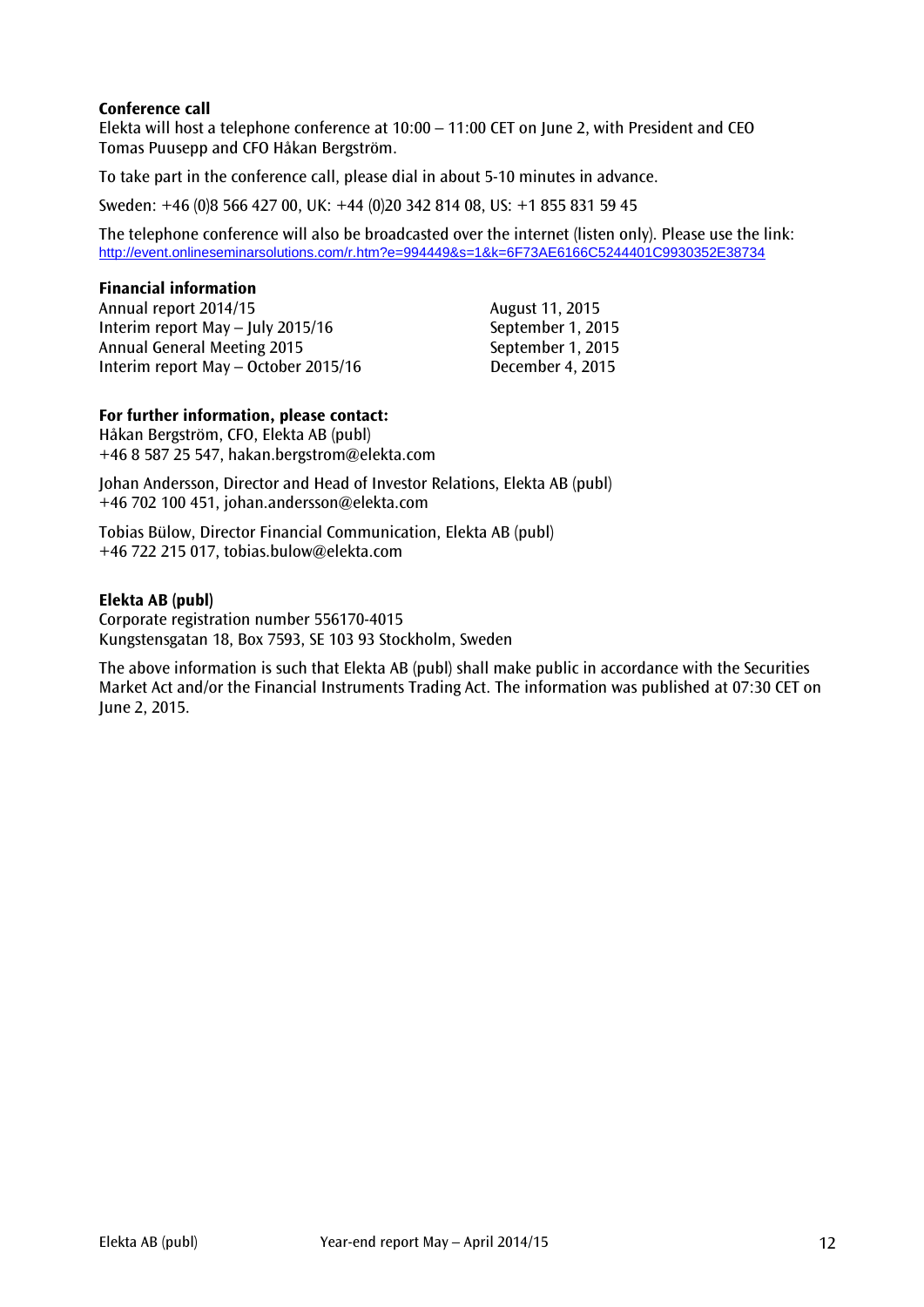# **Accounting principles**

This interim report is prepared, with regard to the Group, according to IAS 34 and the Swedish Annual Accounts Act and, with regard to the Parent Company, according to the Swedish Annual Accounts Act and RFR 2. The accounting principles applied correspond to those presented in Note 1 of the Annual Report 2013/14.

# **Exchange rates**

| Country              | Currencyl | Average rate |           |        |         | <b>Closing rate</b> |        |
|----------------------|-----------|--------------|-----------|--------|---------|---------------------|--------|
|                      |           | May - Apr    | May - Apr | Change | Apr 30, | Apr 30,             | Change |
|                      |           | 2014/15      | 2013/14   |        | 2015    | 2014                |        |
| Euroland             | 1 EUR     | 9.252        | 8.791     | 5%     | 9.267   | 9.067               | 2%     |
| <b>Great Britain</b> | 1 GBP l   | 11.928       | 10.454    | 14%    | 12.769  | 11.043              | 16%    |
| Japan                | 1 JPY     | 0.067        | 0.065     | 3%     | 0.070   | 0.064               | 9%     |
| United States        | 1 USD     | 7.495        | 6.527     | 15%    | 8.252   | 6.569               | 26%    |

Regarding foreign Group companies, order bookings and income statements are translated at average exchange rates for the reporting period while order backlog and balance sheets are translated at closing exchange rates.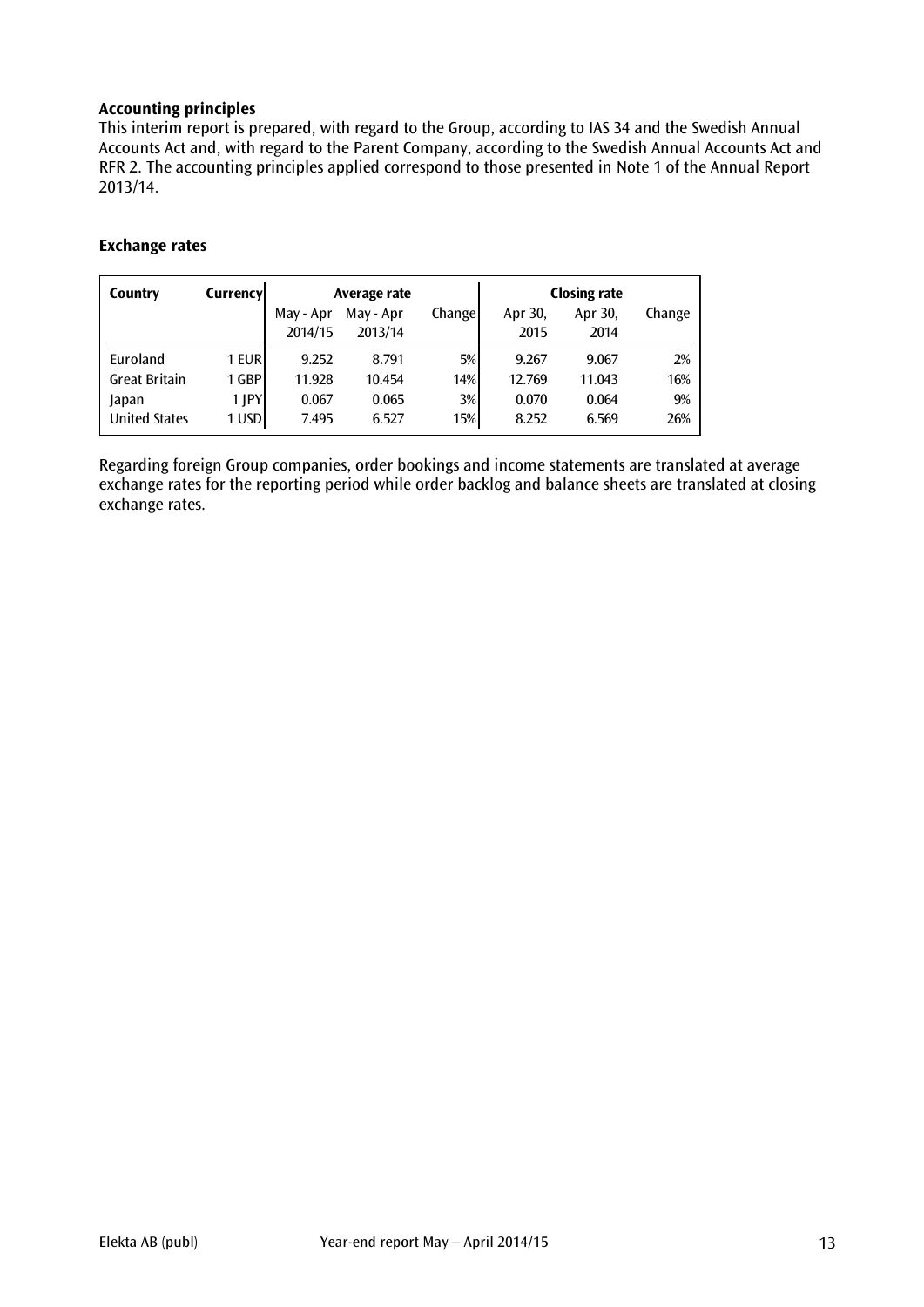# **CONSOLIDATED INCOME STATEMENT AND STATEMENT OF COMPREHENSIVE INCOME**

| <b>SEK M</b>                                                              | 3 months  | 3 months         | 12 months | 12 months               |
|---------------------------------------------------------------------------|-----------|------------------|-----------|-------------------------|
|                                                                           | Feb - Apr | Feb - Apr        | May - Apr | May - Apr               |
| <b>INCOME STATEMENT</b>                                                   | 2014/15   | 2013/14          | 2014/15   | 2013/14                 |
| Net sales                                                                 | 3,855     | 3,954            | 10,839    | 10,694                  |
| Cost of products sold                                                     | $-2,251$  | $-2,115$         | $-6,533$  | $-6,047$                |
| <b>Gross income</b>                                                       | 1,604     | 1,839            | 4,306     | 4,647                   |
| Selling expenses                                                          | $-487$    | $-264$           | $-1,335$  | $-1,056$                |
| Administrative expenses                                                   | $-289$    | $-226$           | $-1,048$  | $-918$                  |
| R&D expenses                                                              | $-249$    | $-201$           | $-952$    | -866                    |
| Exchange rate differences                                                 | $-79$     | 69               | $-31$     | 81                      |
| <b>Operating result before non-recurring items</b>                        | 500       | 1,217            | 940       | 1,888                   |
| Transaction and restructuring costs                                       | $-1$      | $-100$           | -3        | $-100$                  |
| Other non-recurring items                                                 |           | $\boldsymbol{0}$ |           | $-61$                   |
| <b>Operating result</b>                                                   | 499       | 1,117            | 937       | 1,727                   |
| Result from participations in associates                                  |           | -3               | 0         | $-15$                   |
| Interest income                                                           | 6         | 5                | 25        | 23                      |
| Interest expenses and similar items                                       | $-71$     | $-59$            | $-259$    | $-231$                  |
| Exchange rate differences                                                 | 5         |                  | 13        | $-2$                    |
| <b>Profit before tax</b>                                                  | 441       | 1,064            | 716       | 1,502                   |
| Income taxes                                                              | $-98$     | $-245$           | $-158$    | $-350$                  |
| Net income                                                                | 343       | 819              | 558       | 1,152                   |
| Net income attributable to:                                               |           |                  |           |                         |
|                                                                           |           |                  |           |                         |
| Parent Company shareholders<br>Non-controlling interests                  | 341       | 818              | 552       | 1,148<br>$\overline{4}$ |
|                                                                           | 2         |                  | 6         |                         |
| Earnings per share before dilution, SEK                                   | 0.90      | 2.14             | 1.45      | 3.01                    |
| Earnings per share after dilution, SEK                                    | 0.90      | 2.13             | 1.45      | 3.00                    |
|                                                                           |           |                  |           |                         |
| STATEMENT OF COMPREHENSIVE INCOME                                         |           |                  |           |                         |
| Net income                                                                | 343       | 819              | 558       | 1,152                   |
| Other comprehensive income:                                               |           |                  |           |                         |
| Items that will not be reclassified to the income statement               |           |                  |           |                         |
| Remeasurements of defined benefit pension plans                           | -6        | -3               | -6        | $-3$                    |
| Tax                                                                       |           |                  |           |                         |
| Total items that will not be reclassified to the income statement         | $-4$      | $-2$             | - 4       | -2                      |
| Items that subsequently may be reclassified to the income statement       |           |                  |           |                         |
| Revaluation of cash flow hedges                                           | 49        | -71              | $-182$    | - 9                     |
| Translation differences from foreign operations                           | 40        | 196              | 746       | 360                     |
| Tax                                                                       | $-9$      | 13               | 39        | $-1$                    |
| Total items that subsequently may be reclassified to the income statement | 80        | 138              | 603       | 350                     |
| Other comprehensive income for the period                                 | 76        | 136              | 599       | 348                     |
| <b>Comprehensive income for the period</b>                                | 419       | 955              | 1,157     | 1,500                   |
| Comprehensive income attributable to:                                     |           |                  |           |                         |
| Parent Company shareholders                                               | 417       | 953              | 1,151     | 1,498                   |
| Non-controlling interests                                                 | 2         |                  | 6         | $\overline{2}$          |
|                                                                           |           |                  |           |                         |
|                                                                           |           |                  |           |                         |
| <b>RESULT OVERVIEW</b>                                                    | 3 months  | 3 months         | 12 months | 12 months               |
|                                                                           | Feb - Apr | Feb - Apr        | May - Apr | May - Apr               |
| SEK M                                                                     | 2014/15   | 2013/14          | 2014/15   | 2013/14                 |
| <b>Operating result/EBIT before non-recurring items</b>                   | 500       | 1,217            | 940       | 1,888                   |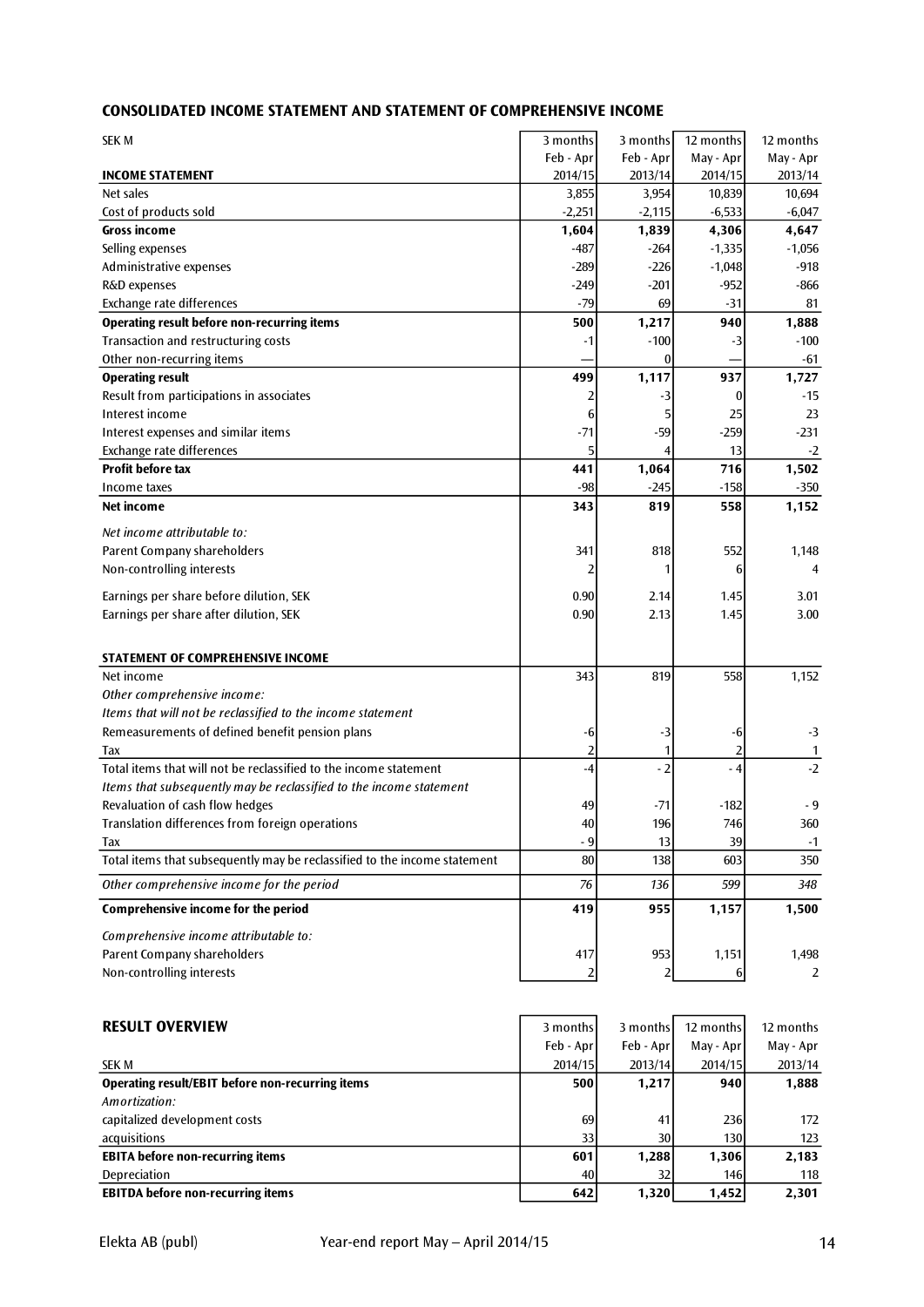# **CONSOLIDATED BALANCE SHEET**

| <b>SEK M</b>                            | Apr 30,<br>2015 | Apr 30,<br>2014 |
|-----------------------------------------|-----------------|-----------------|
| <b>Non-current assets</b>               |                 |                 |
| Intangible assets                       | 8,174           | 6,845           |
| Tangible fixed assets                   | 881             | 624             |
| <b>Financial assets</b>                 | 371             | 359             |
| Deferred tax assets                     | 224             | 143             |
| <b>Total non-current assets</b>         | 9,650           | 7,971           |
| <b>Current assets</b>                   |                 |                 |
| Inventories                             | 1,297           | 1,078           |
| Accounts receivable                     | 4,207           | 4,197           |
| Accrued income                          | 1,895           | 1,699           |
| <b>Current tax assets</b>               | 92              | 31              |
| Derivative financial instruments        | 83              | 103             |
| Other current receivables               | 695             | 566             |
| Cash and cash equivalents               | 3,265           | 2,247           |
| <b>Total current assets</b>             | 11,534          | 9,921           |
| <b>Total assets</b>                     | 21,184          | 17,892          |
| Elekta's owners' equity                 | 6,638           | 6,249           |
| Non-controlling interests               | 8               | 8               |
| <b>Total equity</b>                     | 6,646           | 6,257           |
| <b>Non-current liabilities</b>          |                 |                 |
| Long-term interest-bearing liabilities  | 4,958           | 4,361           |
| Deferred tax liabilities                | 732             | 687             |
| Other long-term liabilities             | 279             | 139             |
| <b>Total non-current liabilities</b>    | 5,969           | 5,187           |
| <b>Current liabilities</b>              |                 |                 |
| Short-term interest-bearing liabilities | 1,075           | 125             |
| Accounts payable                        | 1,262           | 1,295           |
| Advances from customers                 | 2,165           | 1,686           |
| Prepaid income                          | 1,673           | 1,200           |
| Accrued expenses                        | 1,789           | 1,526           |
| <b>Current tax liabilities</b>          | 119             | 219             |
| Derivative financial instruments        | 162             | 13              |
| Other current liabilities               | 324             | 384             |
| <b>Total current liabilities</b>        | 8,569           | 6,448           |
| <b>Total equity and liabilities</b>     | 21,184          | 17,892          |
| Assets pledged                          | 18              | 9               |
| <b>Contingent liabilities</b>           | 59              | 55              |
|                                         |                 |                 |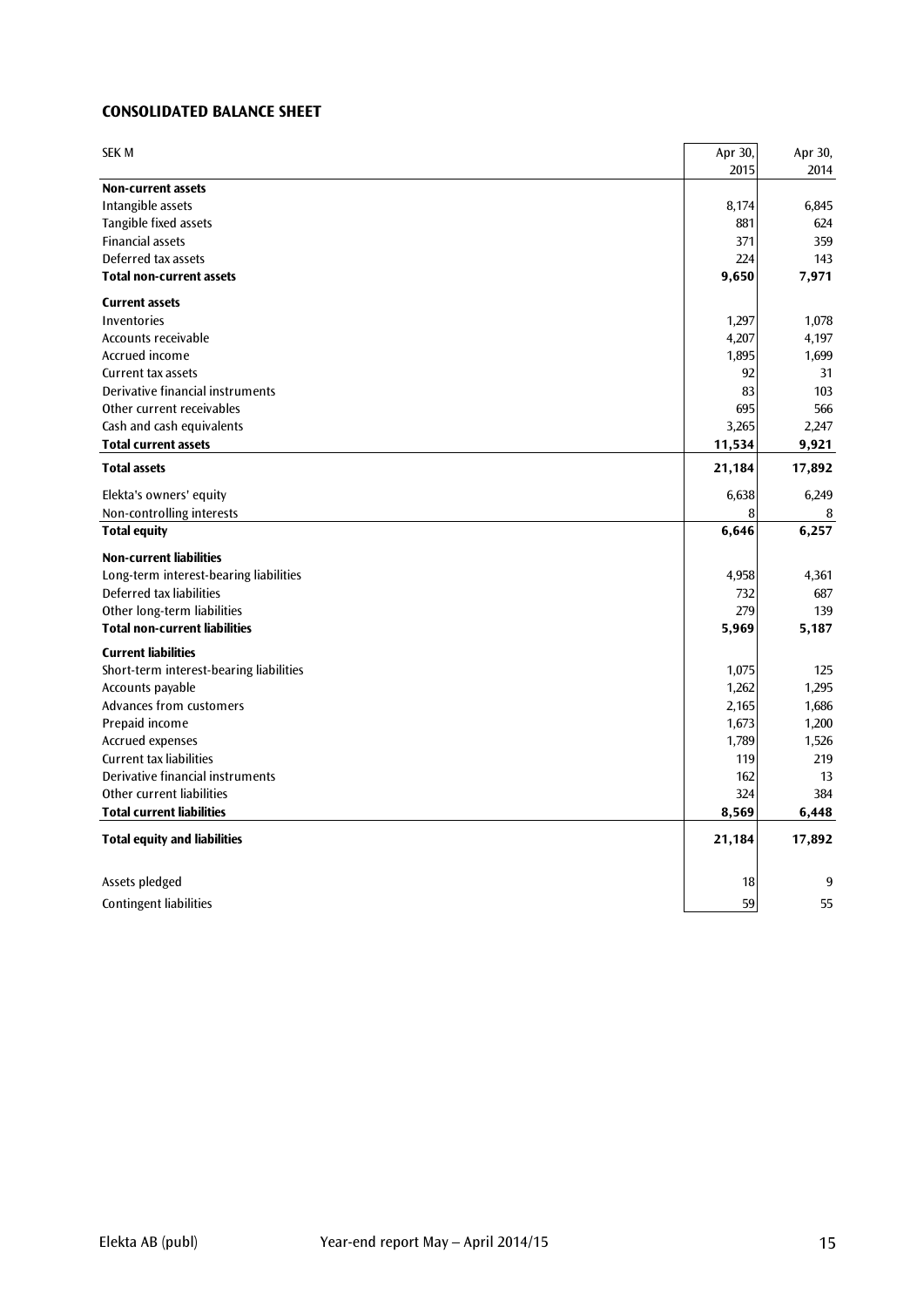| <b>CASH FLOW</b>                                    | 3 months  | 3 months  | 12 months 12 months |           |
|-----------------------------------------------------|-----------|-----------|---------------------|-----------|
|                                                     | Feb - Apr | Feb - Apr | May - Apr           | May - Apr |
| <b>SEK M</b>                                        | 2014/15   | 2013/14   | 2014/15             | 2013/14   |
| Profit before tax                                   | 441       | 1,064     | 716                 | 1,502     |
| Amortization & Depreciation                         | 142       | 104       | 512                 | 414       |
| Interest net                                        | 49        | 47        | 192                 | 180       |
| Other non-cash items                                | 203       | 81        | 411                 | 111       |
| Interest received and paid                          | $-23$     | $-21$     | $-170$              | $-162$    |
| Income taxes paid                                   | $-64$     | $-4$      | $-362$              | $-353$    |
| Operating cash flow                                 | 748       | 1,271     | 1,299               | 1,692     |
| Increase (-)/decrease (+) in inventories            | 214       | 301       | 27                  | $-189$    |
| Increase (-)/decrease (+) in operating receivables  | 379       | $-957$    | 532                 | $-843$    |
| Increase (-)/decrease (+) in operating liabilities  | 324       | 616       | $-35$               | 615       |
| Change in working capital                           | 917       | $-40$     | 524                 | $-417$    |
| <b>Cash flow from operating activities</b>          | 1,665     | 1,231     | 1,823               | 1,275     |
| Investments intangible assets                       | $-193$    | $-133$    | $-679$              | $-492$    |
| Investments other assets                            | -63       | $-54$     | $-277$              | $-289$    |
| Continuous investments                              | $-256$    | $-187$    | $-956$              | -781      |
| <b>Cash flow after continuous investments</b>       | 1,408     | 1,044     | 867                 | 494       |
| Business combinations and investments in associates | $-142$    |           | $-188$              | 4         |
| <b>Cash flow after investments</b>                  | 1,267     | 1,048     | 679                 | 498       |
| Cash flow from financing activities                 | 992       | $-29$     | 186                 | $-888$    |
| Cash flow for the period                            | 2,259     | 1,019     | 865                 | $-390$    |
| Exchange rate differences                           | -5        | 29        | 153                 | 70        |
| Change in cash and cash equivalents for the period  | 2,254     | 1,048     | 1,018               | $-320$    |

# **CHANGES IN EQUITY** 12 months 12 months 12 months 12 months

| CHARGES IN EVOILL                         | נוווויטוווי בו | 14 111 VIII 113 |
|-------------------------------------------|----------------|-----------------|
|                                           | May - Apr      | May - Apr       |
| <b>SEK M</b>                              | 2014/15        | 2013/14         |
| <b>Attributable to Elekta's owners</b>    |                |                 |
| Opening balance                           | 6,249          | 5,547           |
| Comprehensive income for the period       | 1,151          | 1,498           |
| Conversion of convertible loan            |                | $\mathbf{0}$    |
| Acquisition of non-controlling interest   |                | $-33$           |
| <b>Dividend</b>                           | $-763$         | $-763$          |
| Total                                     | 6,638          | 6,249           |
|                                           |                |                 |
| Attributable to non-controlling interests |                |                 |
| Opening balance                           | 8              | 13              |
| Comprehensive income for the period       | 6              | 2               |
| Acquisition of non-controlling interest   |                | $\bf{0}$        |
| <b>Dividend</b>                           | -6             | $-7$            |
| Total                                     | 8              | 8               |
|                                           |                |                 |
| <b>Closing balance</b>                    | 6,646          | 6,257           |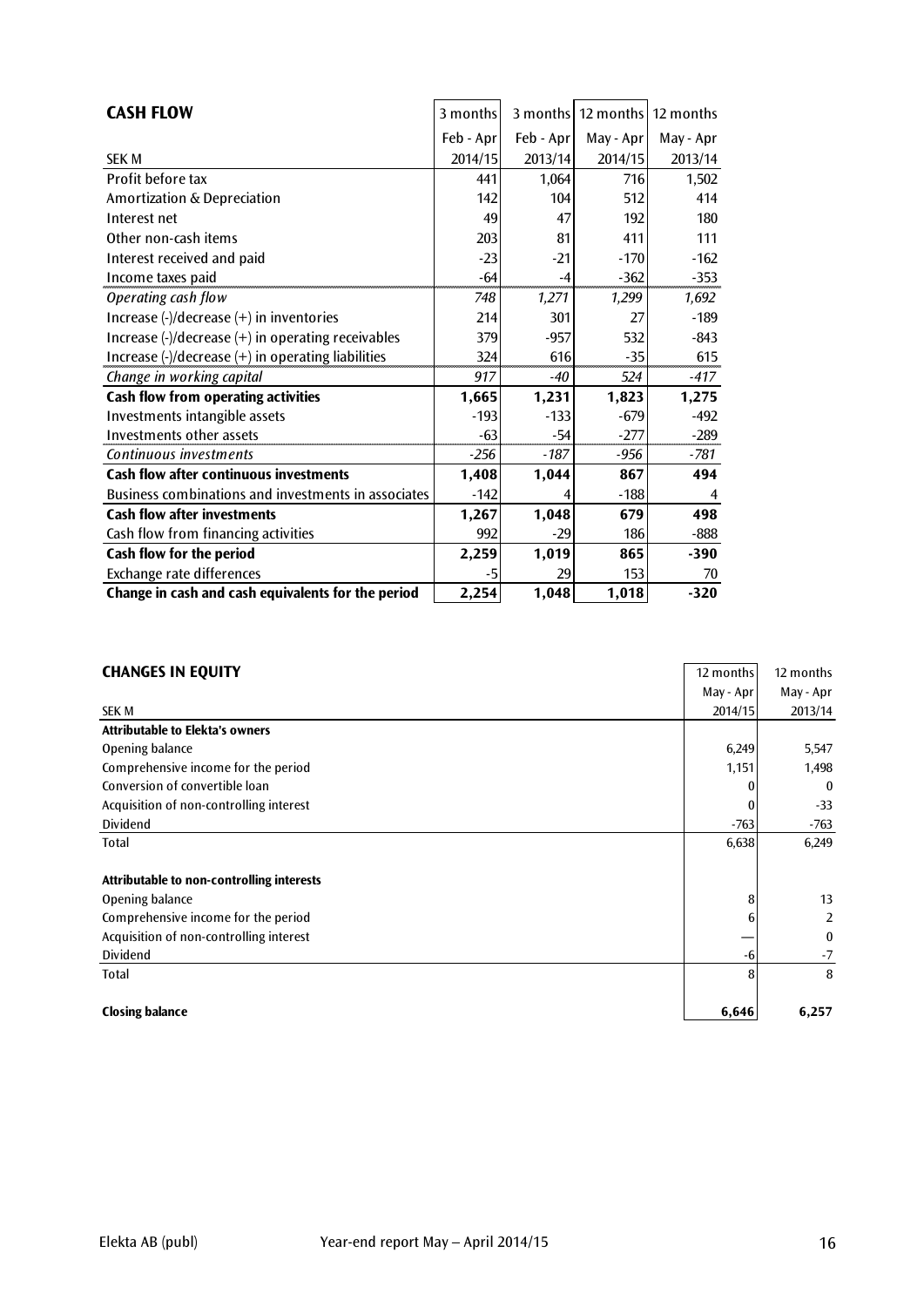# **Financial instruments**

The table below shows the Group's financial instruments for which fair value is different than carrying value. The fair value of all other financial instruments is assumed to correspond to the carrying value.

|                                         | Apr 30, 2015 |                   | Apr 30, 2014 |                   |
|-----------------------------------------|--------------|-------------------|--------------|-------------------|
|                                         | Carrying     |                   | Carrying     |                   |
| <b>SEK M</b>                            |              | amount Fair value |              | amount Fair value |
| Long-term interest-bearing liabilities  | 4.958        | 5.252             | 4.361        | 4.614             |
| Short-term interest-bearing liabilities | 1.075        | 1.093             | 125          | 125               |

The Group's financial assets and financial liabilities, which have been measured at fair value, have been categorized in the fair value hierarchy. The different levels are defined as follows:

- Level 1: Quoted prices on an active market for identical assets or liabilities
- Level 2: Other observable data than quoted prices included in Level 1, either directly (that is, price quotations) or indirectly (that is, obtained from price quotations)
- Level 3: Data not based on observable market data

|                                                                 |                | Apr 30, | Apr 30, |
|-----------------------------------------------------------------|----------------|---------|---------|
| <b>SEK M</b>                                                    | Level          | 2015    | 2014    |
| <b>FINANCIAL ASSETS</b>                                         |                |         |         |
| Financial assets measured at fair value through profit or loss: |                |         |         |
| Derivative financial instruments - non-hedging                  | $\overline{2}$ | 70      | 40      |
| Derivatives used for hedging purposes:                          |                |         |         |
| Derivative financial instruments - hedging                      | 2              | 15      | 67      |
| <b>Total financial assets</b>                                   |                | 85      | 107     |
| <b>FINANCIAL LIABILITIES</b>                                    |                |         |         |
| Financial liabilities at fair value through profit or loss:     |                |         |         |
| Derivative financial instruments - non-hedging                  | $\overline{2}$ | 44      | 9       |
| Contingent consideration                                        | 3              | 152     | 2       |
| Derivatives used for hedging purposes:                          |                |         |         |
| Derivative financial instruments – hedging                      | $\overline{2}$ | 133     | 5       |
| <b>Total financial liabilities</b>                              |                | 329     | 16      |

#### **Financial instruments measured at fair value**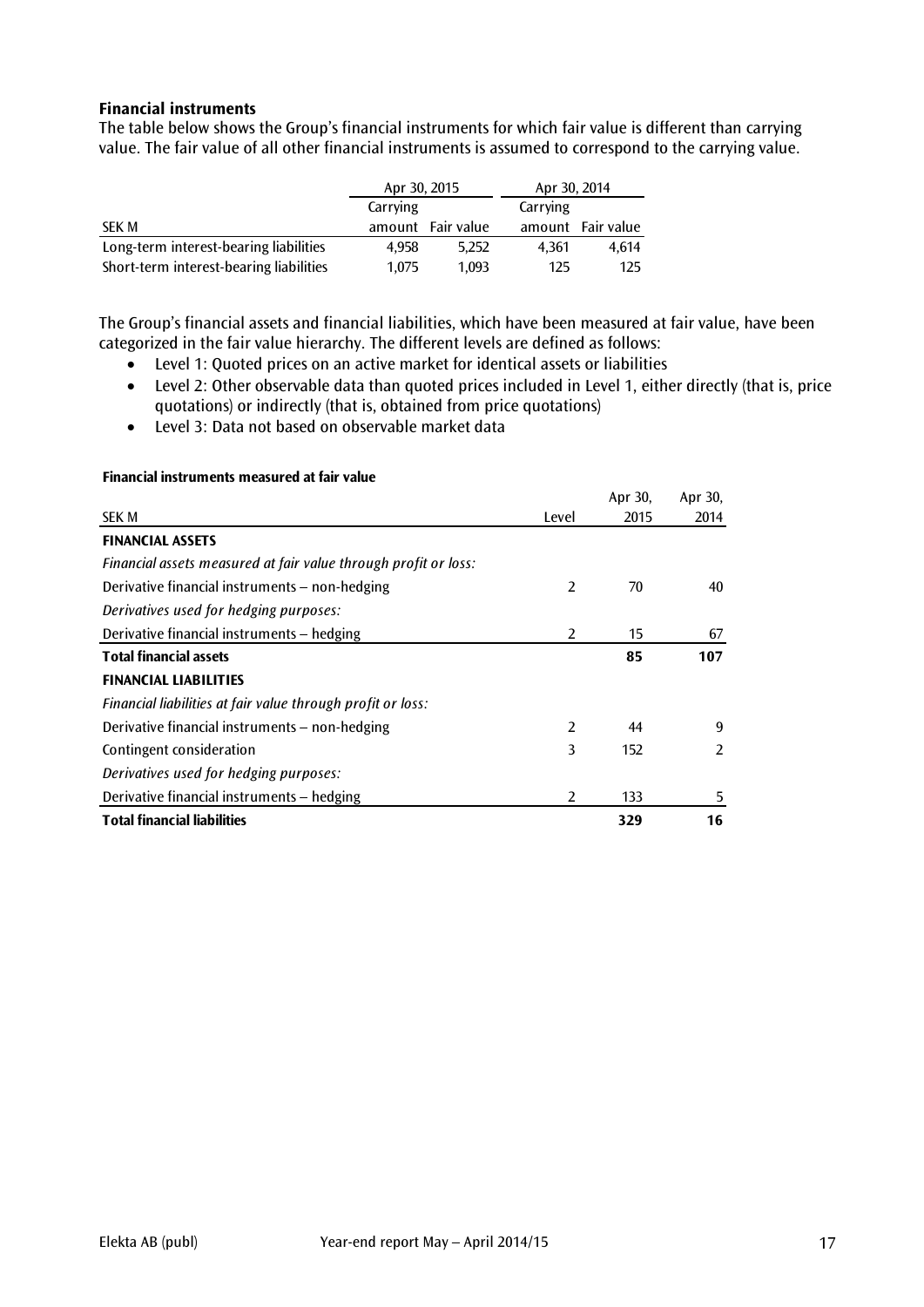| <b>KEY FIGURES</b>                | 12 months | 12 months | 12 months | 12 months | 12 months | 12 months |
|-----------------------------------|-----------|-----------|-----------|-----------|-----------|-----------|
|                                   | May - Apr | May - Apr | May - Apr | May - Apr | May - Apr | May - Apr |
|                                   | 2009/10   | 2010/11   | 2011/12   | 2012/13   | 2013/14   | 2014/15   |
|                                   |           |           |           |           |           |           |
| Order bookings, SEK M             | 8,757     | 9,061     | 10,815    | 12,117    | 12,253    | 11,907    |
| Net sales, SEK M                  | 7,392     | 7,904     | 9,048     | 10,339    | 10,694    | 10,839    |
| Operating result, SEK M           | 1,232     | 1,502     | 1,849     | 2,012     | 1,727     | 937       |
| Operating margin before non-      |           |           |           |           |           |           |
| recurring items, %                | 17        | 19        | 20        | 20        | 18        | 9         |
| Operating margin, %               | 17        | 19        | 20        | 19        | 16        | 9         |
| Profit margin, %                  | 16        | 19        | 19        | 17        | 14        |           |
| Shareholders' equity, SEK M       | 3,244     | 3,833     | 5,010     | 5,560     | 6,257     | 6,646     |
| Capital employed, SEK M           | 4,283     | 4,714     | 9,540     | 10,112    | 10,743    | 12,678    |
| Equity/assets ratio, %            | 38        | 43        | 33        | 34        | 35        | 31        |
| Net debt/equity ratio             | $-0.04$   | $-0.13$   | 0.53      | 0.36      | 0.36      | 0.42      |
| Return on shareholders' equity, % | 30        | 30        | 29        | 27        | 21        | 9         |
| Return on capital employed, %     | 30        | 35        | 28        | 21        | 17        | 9         |

| <b>DATA PER SHARE</b>          | 12 months | 12 months    | 12 months    | 12 months     | 12 months  | 12 months     |
|--------------------------------|-----------|--------------|--------------|---------------|------------|---------------|
|                                | May - Apr | May - Apr    | May - Apr    | May - Apr     | May - Apr  | May - Apr     |
|                                | 2009/10   | 2010/11      | 2011/12      | 2012/13       | 2013/14    | 2014/15       |
|                                |           |              |              |               |            |               |
| Earnings per share             |           |              |              |               |            |               |
| before dilution, SEK           | 2.27      | 2.76         | 3.26         | 3.52          | 3.01       | 1.45          |
| after dilution, SEK            | 2.25      | 2.73         | 3.23         | 3.52          | 3.00       | 1.45          |
| Cash flow per share            |           |              |              |               |            |               |
| before dilution, SEK           | 2.63      | 1.31         | $-7.07$      | 3.17          | 1.31       | 1.78          |
| after dilution. SEK            | 2.60      | 1.30         | $-7.01$      | 3.17          | 1.24       | 1.78          |
| Shareholders' equity per share |           |              |              |               |            |               |
| before dilution, SEK           | 8.74      | 10.22        | 13.19        | 14.55         | 16.39      | 17.41         |
| after dilution, SEK            | 9.38      | 10.61        | 13.31        | 14.55         | 20.32      | 17.41         |
| Average number of shares       |           |              |              |               |            |               |
| before dilution, 000s          | 368,832   | 373,364      | 376,431      | 380,672       | 381,277    | 381,287       |
| after dilution, 000s           | 371,780   | 378,028      | 380,125      | 380,672       | 400,686    | 381,287       |
| Number of shares at closing    |           |              |              |               |            |               |
| before dilution, 000s          | 371,181   | $374,951$ *) | $378,991$ *) | 381,270 $*$ ) | 381,287 *) | 381,287 $*$ ) |
| after dilution, 000s           | 383,580   | 383,618      | 384,284      | 381,270       | 400,696    | 381,287       |

In September 2012 a 4:1 share split was conducted. The data per share and number of shares has been restated  $\parallel$ 

\*) Number of registered shares at closing excluding treasury shares (1,541,368 per April 30, 2015).

| Data per quarter                        | 01      | 02      | 03      | 04      | 01      | 02      | 03    | 04    | 01                                              | 02    | 03    | 04    |
|-----------------------------------------|---------|---------|---------|---------|---------|---------|-------|-------|-------------------------------------------------|-------|-------|-------|
| <b>SEK M</b>                            | 2012/13 | 2012/13 | 2012/13 | 2012/13 | 2013/14 | 2013/14 |       |       | 2013/14 2013/14 2014/15 2014/15 2014/15 2014/15 |       |       |       |
| Order bookings                          | 2.252   | 2.972   | 2.856   | 4.037   | 2.027   | 3,101   | 3,224 | 3,901 | 2,341                                           | 2.876 | 2,834 | 3,856 |
| Net sales                               | .695    | 2.485   | 2.428   | 3.731   | 1,912   | 2,443   | 2,385 | 3,954 | 865, ا                                          | 2.567 | 2.552 | 3,855 |
| <b>EBITA</b> before non-recurring items | 131     | 468     | 453     | 1.244   | 148     | 407     | 340   | 1.288 | $-38$                                           | 397   | 345   | 601   |
| Operating result                        | 63      | 400     | 386     | 1.163   | 46      | 304     | 260   | 1.117 | $-122$                                          | 310   | 2501  | 499   |
| Cash flow from                          |         |         |         |         |         |         |       |       |                                                 |       |       |       |
| operating activities                    | -88     | 525     | 258     | 1.175   | $-391$  | 282     | 153   | 1.231 | $-478$                                          | 436   | 200   | .665  |

| Order bookings growth based on    |         |         |         |         |         |         |         |         |         |         |         |         |
|-----------------------------------|---------|---------|---------|---------|---------|---------|---------|---------|---------|---------|---------|---------|
| unchanged exchange rates          | $01$ ** | $02$ ** | 03      | 04      | 01      | 02      | 03      | 04      | 01      | 02      | 03      | 04      |
|                                   | 2012/13 | 2012/13 | 2012/13 | 2012/13 | 2013/14 | 2013/14 | 2013/14 | 2013/14 | 2014/15 | 2014/15 | 2014/15 | 2014/15 |
| North and South America, %        | 28      |         | $-11$   |         | -26     |         | 40      | -4      |         | -z      | -531    | $-31$   |
| Europe, Middle East and Africa, % |         |         | -ካ      | 29      | 18      | 32      | 15      | 13      |         | -33     |         | $-27$   |
| Asia Pacific. %                   |         |         | 53      |         |         |         | -9      | $-23$   |         |         | $-23$   | 23      |
| Group, %                          |         |         |         |         | - '     | 10      | 15      | -1      |         | $-13$   | -22     | $-18$   |

\*\*) excluding Brachytherapy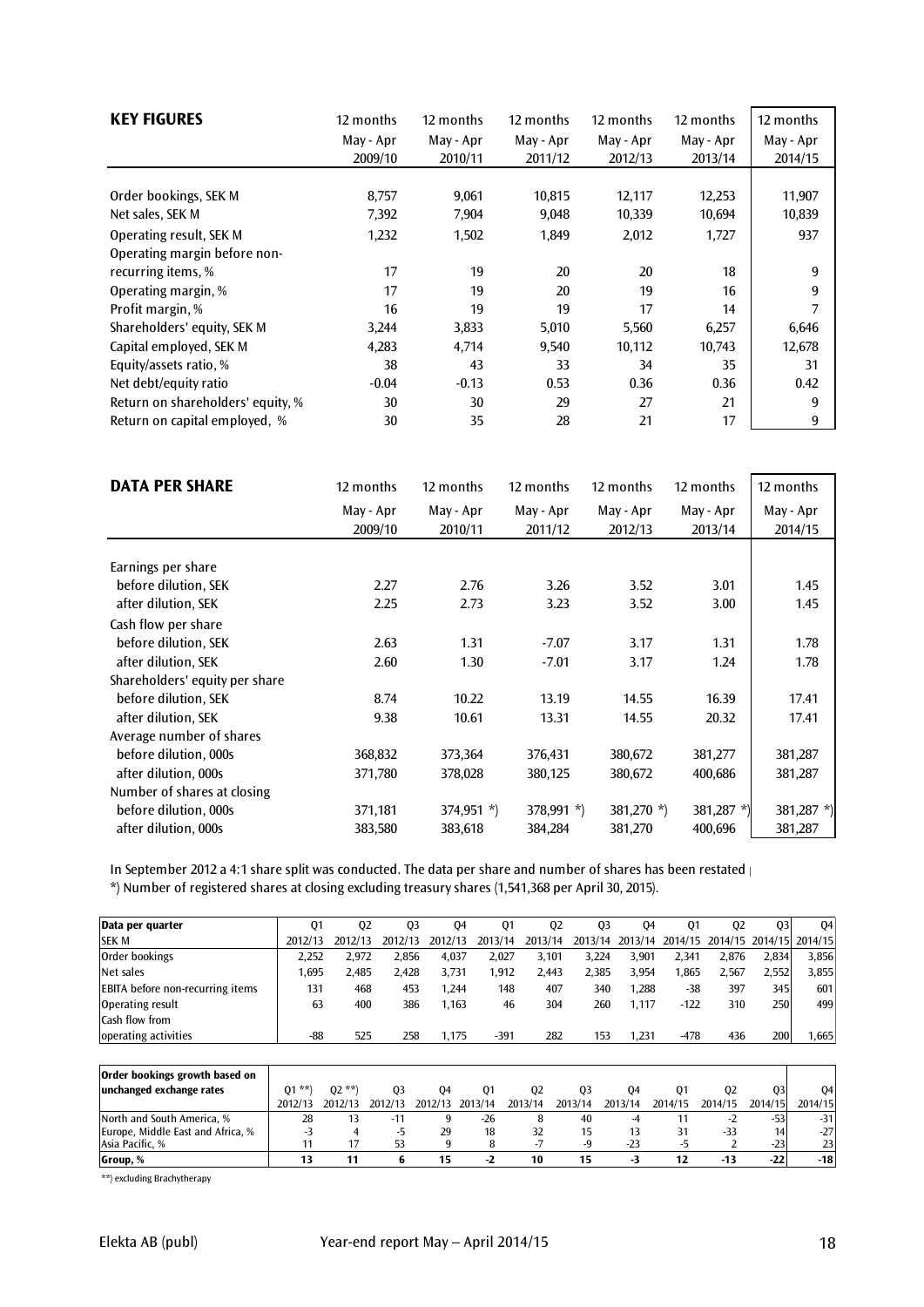#### **Segment reporting**

Elekta applies geographical segmentation. Order bookings, net sales and contribution margin for respective region are reported to Elekta's CFO and CEO (chief operating decision makers). In the regions' operating expenses cost of products sold and expenses are directly attributable to the respective region reported. Global costs for R&D, marketing, management of product supply centers and Parent Company are not allocated per region. Currency exposure is concentrated to product supply centers. The majority of exchange differences in operations are reported in global costs.

#### **Segment reporting**

| May - Apr 2014/15                           |               | Europe,     |              |             |           |
|---------------------------------------------|---------------|-------------|--------------|-------------|-----------|
|                                             | North and     | Middle East |              |             | $%$ of    |
| <b>SEK M</b>                                | South America | and Africa  | Asia Pacific | Group total | net sales |
| Net sales                                   | 3,651         | 3,829       | 3,359        | 10,839      |           |
| Operating expenses                          | $-2,573$      | $-2,790$    | $-2,579$     | $-7,942$    | 73%       |
| <b>Contribution margin</b>                  | 1,078         | 1,039       | 779          | 2,897       | 27%       |
| Contribution margin, %                      | 30%           | 27%         | 23%          |             |           |
| Global costs                                |               |             |              | $-1.957$    | 18%       |
| Operating result before non-recurring items |               |             |              | 940         | 9%        |
| Non-recurring items                         |               |             |              | $-3$        |           |
| <b>Operating result</b>                     |               |             |              | 937         | 9%        |
| Net financial items                         |               |             |              | $-221$      |           |
| Income before tax                           |               |             |              | 716         |           |

#### **May - Apr 2013/14** Europe, **Europe,** *Europe***,** *Europe***,** *Europe***,** *Europe***,** *Europe***,** *Europe***,** *Europe***,** *Europe***,** *Europe***,** *Europe***,** *Europe***,** *Europe***,** *Europe***,** *Europe***,** *Europe***,** *Europe***,** *Europe***,** *Europe***,** *Euro*

| דו וכו ט⊾ ועת ־ זוווו                       |               | Lui Upt,    |              |             |           |
|---------------------------------------------|---------------|-------------|--------------|-------------|-----------|
|                                             | North and     | Middle East |              |             | $%$ of    |
| <b>SEK M</b>                                | South America | and Africa  | Asia Pacific | Group total | net sales |
| Net sales                                   | 3,328         | 4,220       | 3,146        | 10.694      |           |
| Operating expenses                          | $-2,246$      | $-2,785$    | $-2,308$     | $-7,339$    | 69%       |
| <b>Contribution margin</b>                  | 1,082         | 1,435       | 838          | 3,355       | 31%       |
| Contribution margin, %                      | 33%           | 34%         | 27%          |             |           |
| Global costs                                |               |             |              | $-1.467$    | 14%       |
| Operating result before non-recurring items |               |             |              | 1,888       | 18%       |
| Non-recurring items                         |               |             |              | $-161$      |           |
| <b>Operating result</b>                     |               |             |              | 1,727       | 16%       |
| Net financial items                         |               |             |              | $-225$      |           |
| Income before tax                           |               |             |              | 1,502       |           |
|                                             |               |             |              |             |           |

Elekta's operations are characterized by significant quarterly variations in delivery volumes and product mix, which have a direct impact on net sales and profits. This is accentuated when the operation is split into segments as is the impact of currency fluctuations between the years.